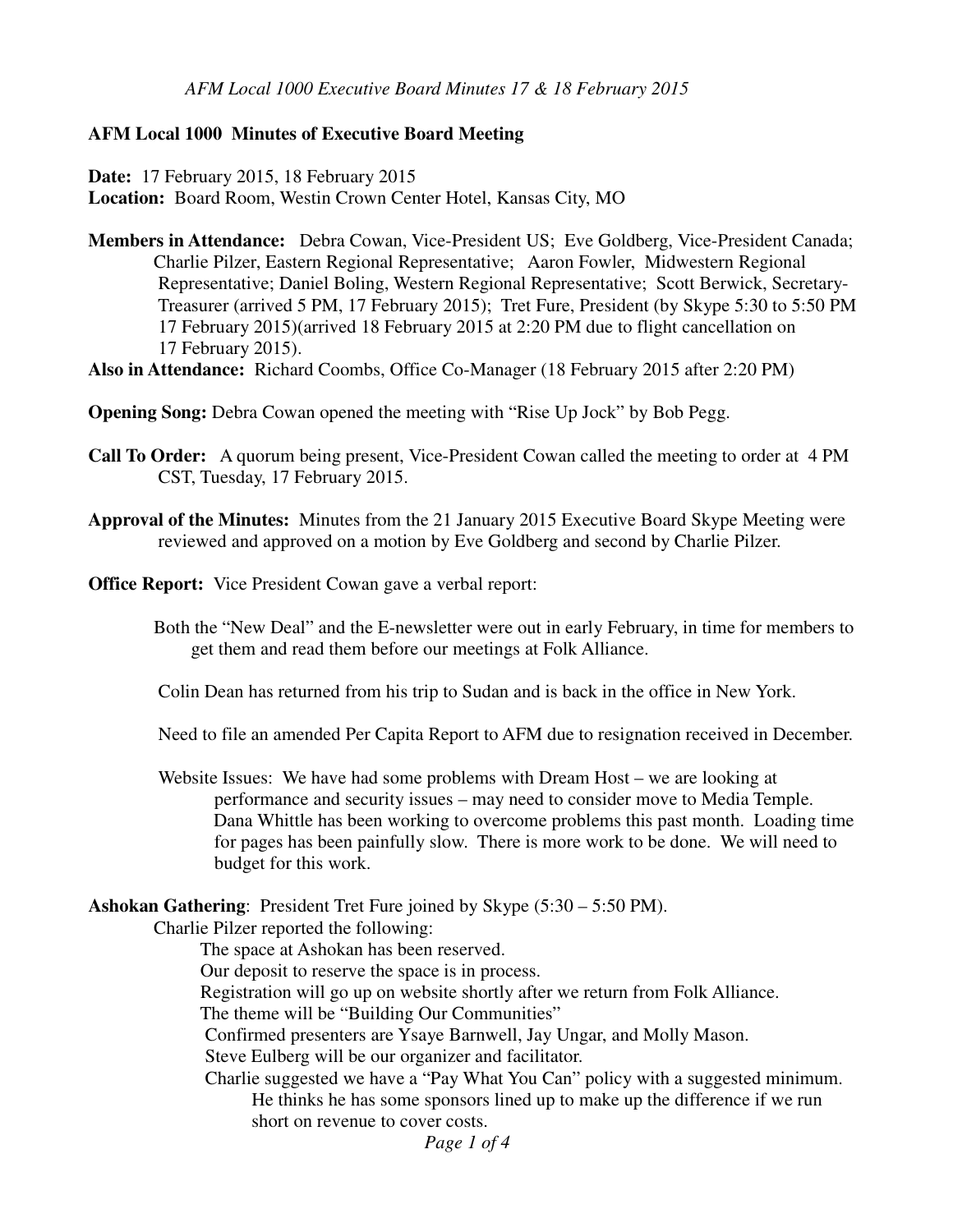*AFM Local 1000 Executive Board Minutes 17 & 18 February 2015*

**Treasurer's Report:** Secretary-Treasurer Berwick gave a brief review of recent financial reports, but suggested postponing full report to tomorrow's continuation of this meeting to permit updating all the pertinent reports with the year end adjustments made by the accountants.

# **Ratification of CBAs:**

 Jeni & Billy, LLC CBA – Unanimously approved on motion by Aaron Fowler and second by Charlie Pilzer.

Wolf Moon CBA – the office reports that issues with this CBA are not yet resolved. No action taken.

# **Ratification of New Members:**

 Adam Stotland, Adrian Gross, Angela Saini, Catherine Wilson, Elliot Sowell, Hannah Naiman, Ian Kehoe, Laura Dungan, Robert Clutton, Ryan Driver, and Samuel Gleaves were ratified as members on a motion by Eve Goldberg and second by Dan Boling Unanimously approved.

Recessed at 7:15 PM for dinner. Planned to reconvene at 8:30 PM.

Re-convened at 9:04 PM.

### **Member Services Report:**

 Aaron Fowler reported that the committee had prepared a survey to pass out at the membership meeting tomorrow. The survey asks what areas members need mentors to help with, and what issues each member could help others with. Report accepted on motion by Dan Boling and second by Debra Cowan.

### **Canadian Report:**

 New Canadian Vice-President Eve Goldberg met with former Canadian Vice-President Ken Whiteley to provide some continuity to the change in leadership. She also met with the Canadian Federation of Musicians about performer visas and border crossing issues. She is also looking into updating and upgrading Local 1000 website content as it pertains to our Canadian members. There is also some concern that some performers join for a short time just to facilitate crossing the border for performances, when a longer term membership would help both the performer and the union. Furthermore, many of these short term members need to be advised to make the effort to "Resign in Good Standing" if they might want to rejoin the union again within a short time. Report accepted on motion by Charlie Pilzer and second by Aaron Fowler.

- **New Deal and Monthly E-newsletter:** After some discussion, we decided to cut down to 2 print issues of the New Deal each year since we are now sending out a monthly E-Newsletter, which covers our requirement to communicate with our members on a regular basis (minimum 3 times a year).
- **Announcement:** The general membership meeting will take place in the Penn Valley Room, Westin Crown Center, Kansas City, MO at 4 PM on 18 February 2015.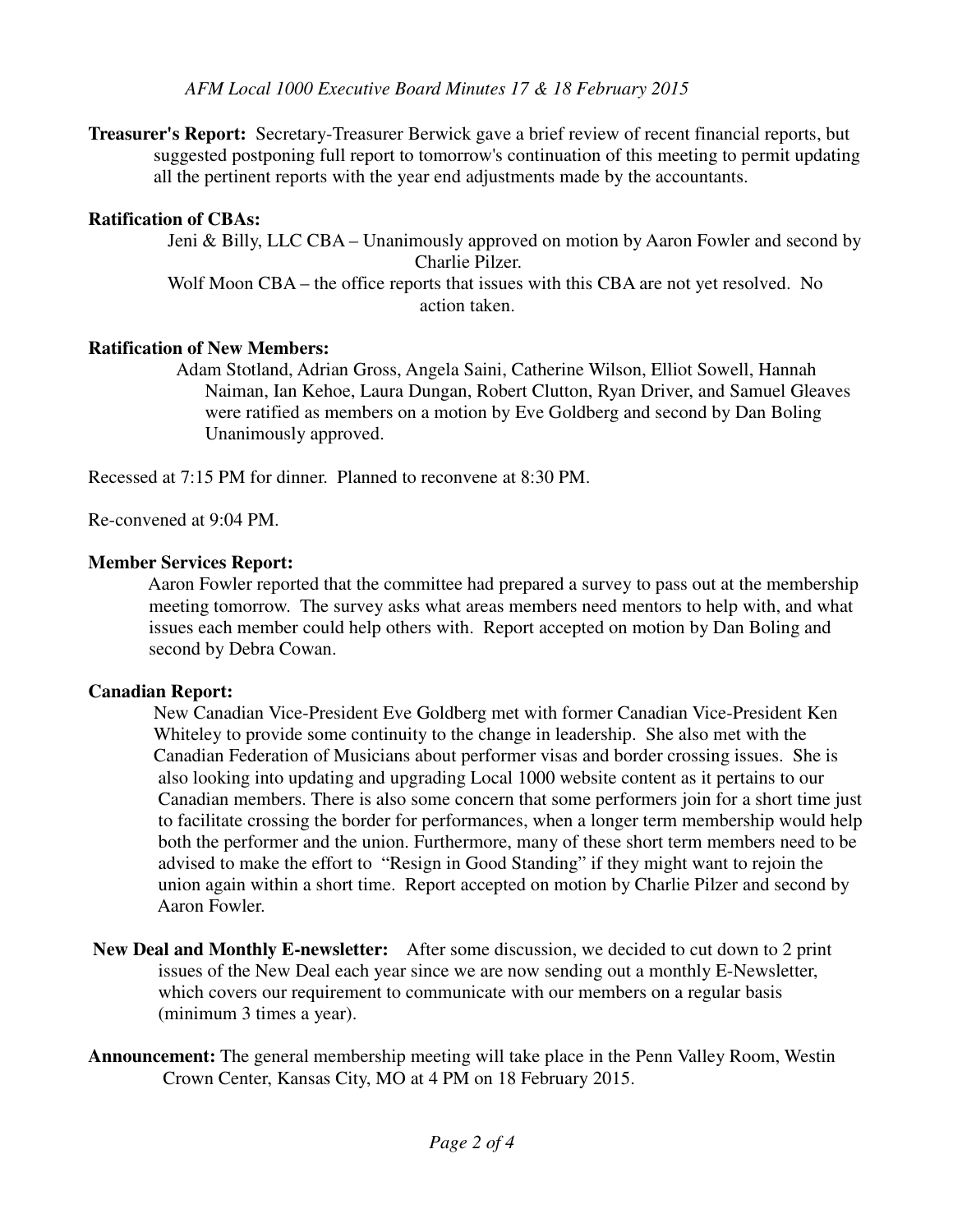### *AFM Local 1000 Executive Board Minutes 17 & 18 February 2015*

Recessed at 10 PM. Will re-convene at 9 AM, 18 February 2015, in same room. Meeting re-convened at 9:10 AM. Debra Cowan, Eve Goldberg, Scott Berwick, Charlie Pilzer, Aaron Fowler, & Dan Boling in attendance.

**Treasurer's Report**: (continued) Secretary-Treasurer Berwick presented the 2014 Fiscal Year Balance Sheet and the 2014 Fiscal Year Profit & Loss Statement. These reports are final reports reflecting adjustments made by our accountants to be fair and realistic representations of our financial health. After some discussion and examination of the numbers, the reports were approved on a motion by Charlie Pilzer and second by Debra Cowan. The reports are attached to these minutes.

 We then discussed the need to reconcile our membership numbers as shown in Quick Books, as shown in our Filemaker Pro Data Base (maybe with some reference to our previous Access Data Base), and our Per Capita Reports. The discrepancy is small, but we should try to resolve this.

 We briefly discussed Work Dues Billing and Collection. We plan to follow up with the accountants to make this work better.

Secretary-Treasurer Berwick then introduced a draft budget for the Executive Committee's review. After careful review, and making some changes to the draft, a final budget was created. The 2015 Fiscal Year Budget was approved for presentation at the Membership Meeting on a motion by Charlie Pilzer and a second by Aaron Fowler. The 2015 Fiscal Year Budget is attached to these minutes and is in Dropbox as 2015FYBudget.02.18. The title as printed is "Local 1000 Profit & Loss Budget Overview January through December 2015".

 An increase in wages for our Office Co-Managers was discussed. A motion to increase each managers hourly wage by \$1.00 per hour was made by Eve Goldberg. The motion was seconded by Charlie Pilzer. The motion was approved unanimously.

Recessed at 12:03 PM for lunch.

Meeting re-convened at 2:20 PM. President Tret Fure joined the meeting but asked V-P Debra Cowan to continue as Chairperson. Office Co-manager Richard Coombs also joined the meeting.

**Solidarity Committee:** There was no report from the Solidarity Committee.

**General Discussion:** The Executive Committee spent some time discussing strategies to get more members to file contracts. This will be part of the Membership Committee's educational efforts.

 Debra Cowan noted that some venues are balking at the use of the word "Employer" in LS-1 forms. It seems unlikely that this can be changed since it is related to how the laws governing pensions are written. We may need to ask Sam Folio's office at AFM about this.

 Charlie Pilzer urged all board members to start thinking in terms of Board Development by being on the lookout for younger members of Local 1000 who might be ready to step up and serve as board members in the near future.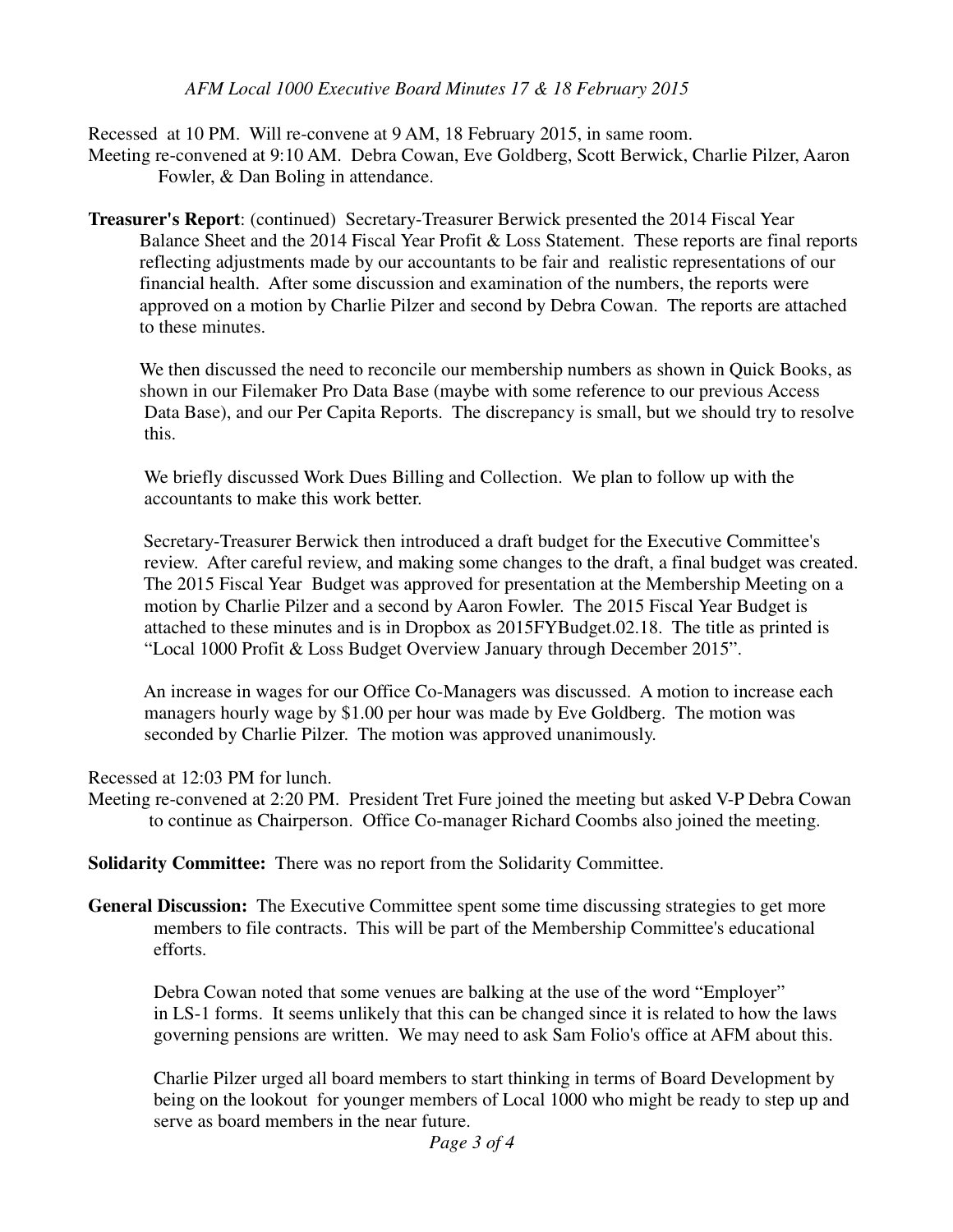**Adjournment**: The meeting was adjourned at 3:22 PM on a motion by Aaron Fowler.

Respectfully submitted,

Scott Berwick, Secretary-Treasurer

### Attachments:

- 2014 Fiscal Year Balance Sheet (2014FYBalanceSheetVsPrevYearFinal.pdf)
- 2014 Fiscal Year Profit and Loss Report (2014FYProfit&LossVsPrevYearFinal.pdf)
- 2015 Fiscal Year Budget (2015FYBudget.02.18.pdf)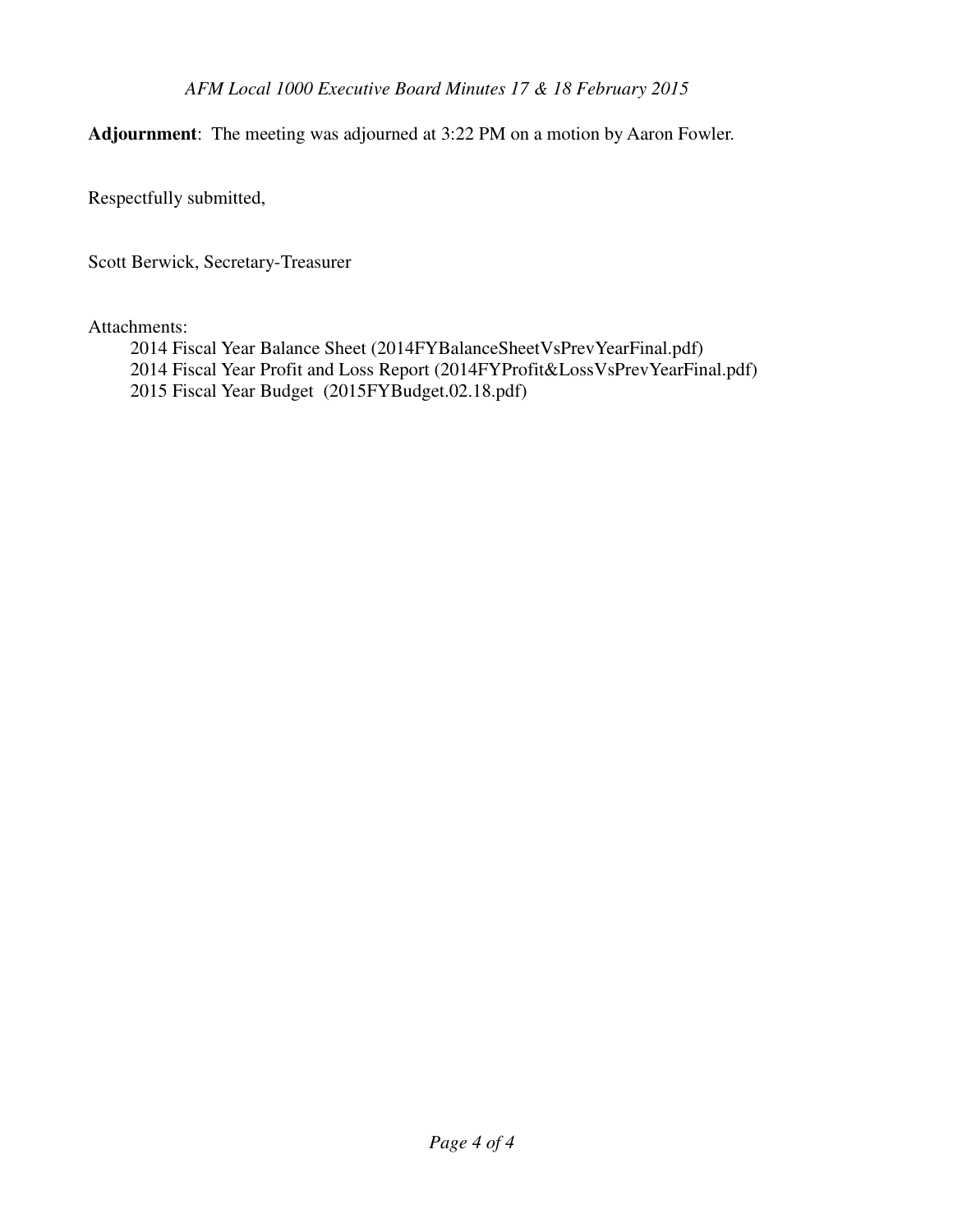**Accrual Basis January through December 2015**

 $\sim$ 

|                                                             | Jan 15           | Feb 15           | Mar 15           |
|-------------------------------------------------------------|------------------|------------------|------------------|
| Ordinary Income/Expense                                     |                  |                  |                  |
| Income<br>5000 · Membership Dues & Assesmnt                 |                  |                  |                  |
| 5010 - Annual Dues                                          | 10,326.46        | 1,720.00         | 15,377.00        |
| 5020 Quarterly Dues                                         | 1,916.67         | 1,916.67         | 1,916.67         |
| 5025 · Work Dues<br>5030 - Initiation Fee                   | 4,151.97<br>0.00 | 2,895.36<br>0.00 | 1,035.47<br>0.00 |
| 5035 · Re-Instatement Fees                                  | 25.00            | 50.00            | 75.00            |
| 5040 · Work Dues Equiv Donation                             | 138.00           | 160.00           | 43.00            |
| 5050 Joe Hill Educational Fund<br>5055 - ERF contributions  | 0.00<br>0.00     | 0.00<br>0.00     | 36.00<br>0.00    |
| 5060 Member Retreat Reg                                     | 0.00             | 0.00             | 235.00           |
| Total 5000 - Membership Dues & Assesmnt                     | 16,558.10        | 6,742.03         | 18,718.14        |
| <b>Total Income</b>                                         | 16,558.10        | 6.742.03         | 18,718.14        |
| <b>Gross Profit</b>                                         | 16,558.10        | 6.742.03         | 18,718.14        |
| <b>Expense</b>                                              |                  |                  |                  |
| 6000 · Payroll and Allowances                               |                  |                  |                  |
| 6005 - Payroll Expenses<br>6006 · Salaries                  | 2,911.38         | 3,163.13         | 3,200.00         |
| 6005 · Payroll Expenses - Other                             | 629.00           | 160.00           | 0.00             |
| Total 6005 - Payroll Expenses                               | 3,540.38         | 3,323.13         | 3,200.00         |
| 6025 Officer Salaries                                       |                  |                  |                  |
| 6026 - President                                            | 0.00             | 0.00             | 0.00             |
| 6027 · Secretary Treasurer                                  | 0.00             | 0.00             | 0.00             |
| Total 6025 - Officer Salaries                               | 0.00             | 0.00             | 0.00             |
| Total 6000 · Payroll and Allowances<br>6100 · Payroll Taxes | 3,540.38         | 3,323.13         | 3.200.00         |
| 6105 · Employer Payroll Taxes                               | 418.34           | 324.02           | 301.46           |
| Total 6100 · Payroll Taxes                                  | 418.34           | 324.02           | 301.46           |
| 6200 · Employee Benefits<br>6205 - Health<br>6210 · Pension | 0.00<br>278.11   | 0.00<br>380.13   | 0.00<br>314.72   |
| Total 6200 · Employee Benefits                              | 278.11           | 380.13           | 314.72           |
| 6300 Occupancy                                              | 500.00           | 500.00           | 1,000.00         |
| 6305 - Rent<br>Total 6300 · Occupancy                       | 500.00           | 500.00           | 1,000.00         |
| 6400 · Telecommunications                                   |                  |                  |                  |
| 6405 · Telephone                                            | 0.00             | 278.15           | 115.86           |
| Total 6400 - Telecommunications                             | 0.00             | 278.15           | 115.86           |
| 6500 · Printing<br>6510 Checks and Deposit Slips            | 0.00             | 0.00             | 195.95           |
| 6525 · Newsletter<br>6340 · Mailing Services Newslettr      | 0.00             | 1,000.00         | 0.00             |
| 6530 · Design Newsletter                                    | 0.00             | 500.00           | 0.00             |
| 6535 - Printing Newsletter                                  | 0.00             | 1,000.00         | 0.00             |
| Total 6525 · Newsletter                                     | 0.00             | 2,500.00         | 0.00             |
| Total 6500 · Printing                                       | 0.00             | 2,500.00         | 195.95           |
| 6600 · Postage & Shipping<br>6605 · Postage                 | 0.00             | 241.55           | 0.00             |
| 6610 · Shipping                                             | 0.00             | 0.00             | 27.15            |
| Total 6600 · Postage & Shipping                             | 0.00             | 241.55           | 27.15            |
| 6700 Office                                                 |                  |                  |                  |
| 6710 Office Supplies                                        | 0.00             | 96.46            | 0.00             |
| 6720 · Bank Charges<br>6725 · Bank Service Charge           | 5.05             | 5.53             | 4.32             |
| 6726 · Bank Svc Charge Foreign                              | 51.71            | 10.00            | 0.00             |
| 6727 CAD to USD (exchange rate)                             | 0.00             | 19.64            | 0.00             |
| Total 6720 · Bank Charges                                   | 56.76            | 35.17            | 4.32             |
| 6730 - Merchant Account Fees                                | 0.00             | 0.00             | 78.30            |
| 6740 · Paypal<br>6745 - Stripe fees                         | 225.37           | 126.06           | 166.21           |
| 6750 · Square                                               | 0.00<br>0.00     | 0.00<br>27.65    | 0.00<br>0.00     |
| 6770 Dues and Subscriptions                                 | 0.00             | 0.00             | 0.00             |
| 6780 · Taxes - Sales Tax                                    | 0.00             | 0.00             | 0.00             |
| 6795 - Reconciliation Discrepancies                         | 0.00             | 0.00             | 0.00             |
| Total 6700 · Office                                         | 282.13           | 285.34           | 248.83           |
| 6900 Accounting                                             |                  |                  |                  |
| 6911 - Prof. Fees (1099-MISC tracking)                      | 0.00             | 0.00             | 2,500.00         |
| Total 6900 - Accounting                                     | 0.00             | 0.00             | 2,500.00         |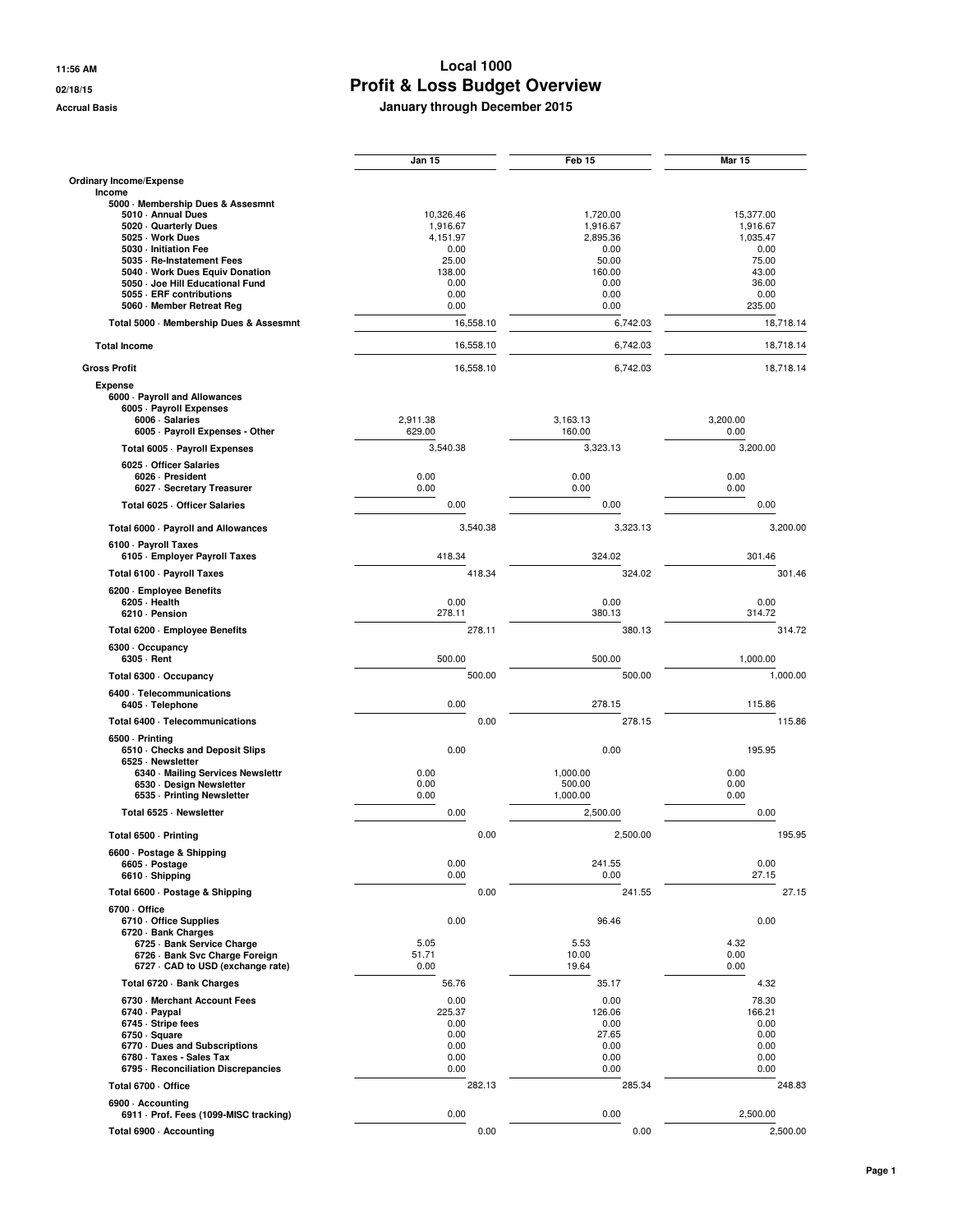|                                                                                          | Jan 15               | Feb 15                 | Mar 15               |
|------------------------------------------------------------------------------------------|----------------------|------------------------|----------------------|
| 7100 · Computer<br>7110 Computer Related<br>7121 · Software                              | 0.00                 | 217.75                 | 0.00                 |
| 7130 · Backup service                                                                    | 0.00                 | 0.00                   | 0.00                 |
| 7140 - Computer support/repair                                                           | 0.00                 | 0.00                   | 0.00                 |
| Total 7110 - Computer Related                                                            | 0.00                 | 217.75                 | 0.00                 |
| 7150 · Website<br>7155 - Web Design<br>7156 - Website Services<br>7150 · Website - Other | 0.00<br>0.00<br>0.00 | 0.00<br>86.90<br>14.00 | 0.00<br>0.00<br>0.00 |
| Total 7150 · Website                                                                     | 0.00                 | 100.90                 | 0.00                 |
| Total 7100 · Computer                                                                    | 0.00                 | 318.65                 | 0.00                 |
| 7200 · Insurance                                                                         |                      |                        |                      |
| 7215 Disability Insurance<br>7220 · Work Comp                                            | 12.98<br>$-36.00$    | 13.60<br>0.00          | 13.30<br>0.00        |
| Total 7200 · Insurance                                                                   | $-23.02$             | 13.60                  | 13.30                |
| 7300 Conference & Exec Meetings                                                          |                      |                        |                      |
| 7305 - Airfare                                                                           | 0.00                 | 1,264.50               | 932.61               |
| 7310 - Conference Fees<br>7315 - Lodging                                                 | 0.00<br>0.00         | 353.75<br>300.30       | 0.00<br>0.00         |
| 7320 - Meals                                                                             | 0.00                 | 0.00                   | 0.00                 |
| 7330 · Parking                                                                           | 0.00                 | 0.00                   | 32.00                |
| 7335 Ground transportation<br>7340 - Per Diem                                            | 0.00<br>0.00         | 36.00<br>372.73        | 373.00<br>428.50     |
| 7345 · SFZ (Showcase Free Zone)                                                          | 0.00                 | 44.96                  | 0.00                 |
| 7300 - Conference & Exec Meetings - Other                                                | 0.00                 | 0.00                   | 0.00                 |
| Total 7300 - Conference & Exec Meetings                                                  | 0.00                 | 2,372.24               | 1,766.11             |
| 7350 Member Gatherings                                                                   |                      |                        |                      |
| 7355 Gathering Travel                                                                    | 0.00                 | 0.00                   | 0.00                 |
| 7365 Gathering Lodging<br>7370 - Gathering Honoraria                                     | 0.00<br>0.00         | 0.00<br>0.00           | 0.00<br>0.00         |
| Total 7350 - Member Gatherings                                                           | 0.00                 | 0.00                   | 0.00                 |
| 7400 - AFM Per Capita Taxes                                                              | 7,870.00             | 0.00                   | 0.00                 |
| 7500 - AFM FIF                                                                           | 0.00                 | 0.00                   | 0.00                 |
| 7800 - Organizing                                                                        |                      |                        |                      |
| 7805 - Organizing Travel                                                                 | 0.00                 | 100.00                 | 0.00                 |
| Total 7800 · Organizing                                                                  | 0.00                 | 100.00                 | 0.00                 |
| 8000 - Advertising/Promotion<br>8020 · Trade Show<br>8030 - Publicity                    | 0.00<br>0.00         | 0.00<br>0.00           | 400.00<br>0.00       |
| Total 8000 · Advertising/Promotion                                                       | 0.00                 | 0.00                   | 400.00               |
| <b>Total Expense</b>                                                                     | 12,865.94            | 10,636.81              | 10,083.38            |
| <b>Net Ordinary Income</b>                                                               | 3,692.16             | $-3,894.78$            | 8,634.76             |
| Other Income/Expense<br>Other Income<br>5100 - Investment Income                         |                      |                        |                      |
| 5105 · Bank Interest                                                                     | 0.00                 | 0.00                   | 0.66                 |
| Total 5100 · Investment Income                                                           | 0.00                 | 0.00                   | 0.66                 |
| 5500 Other Income                                                                        | 0.00                 | 0.00                   | 0.00                 |
| <b>Total Other Income</b>                                                                | 0.00                 | 0.00                   | 0.66                 |
| <b>Net Other Income</b>                                                                  | 0.00                 | 0.00                   | 0.66                 |
| Net Income                                                                               | 3,692.16             | $-3,894.78$            | 8,635.42             |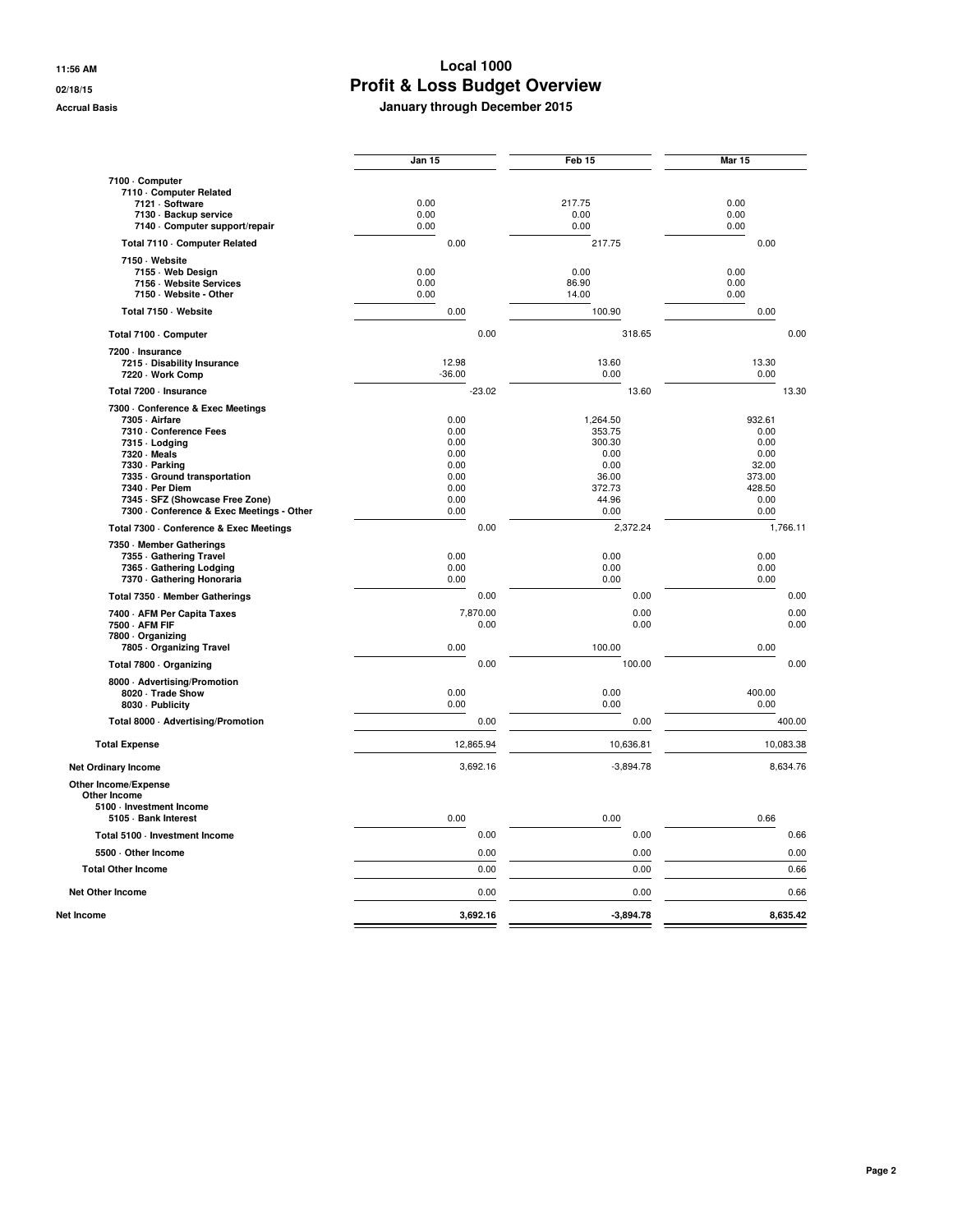|                                                             | Apr 15             | <b>May 15</b>    | <b>Jun 15</b>    |
|-------------------------------------------------------------|--------------------|------------------|------------------|
| Ordinary Income/Expense                                     |                    |                  |                  |
| Income<br>5000 · Membership Dues & Assesmnt                 |                    |                  |                  |
| 5010 - Annual Dues                                          | 1,032.00           | 551.00           | 12,962.00        |
| 5020 Quarterly Dues                                         | 1,920.00           | 1,920.00         | 1,920.00         |
| 5025 · Work Dues                                            | 3,584.51           | 2,356.11         | 2,539.71         |
| 5030 - Initiation Fee                                       | 235.00             | 165.00           | 370.00           |
| 5035 · Re-Instatement Fees<br>5040 Work Dues Equiv Donation | 75.00<br>138.00    | 100.00<br>69.00  | 0.00<br>298.92   |
| 5050 - Joe Hill Educational Fund                            | 235.00             | 470.00           | 1.00             |
| 5055 - ERF contributions                                    | 0.00               | 0.00             | 0.00             |
| 5060 Member Retreat Reg                                     | 2,780.00           | 705.00           | 0.00             |
| Total 5000 - Membership Dues & Assesmnt                     | 9.999.51           | 6,336.11         | 18,091.63        |
| <b>Total Income</b>                                         | 9,999.51           | 6,336.11         | 18,091.63        |
| <b>Gross Profit</b>                                         | 9,999.51           | 6,336.11         | 18,091.63        |
| <b>Expense</b>                                              |                    |                  |                  |
| 6000 · Payroll and Allowances                               |                    |                  |                  |
| 6005 - Payroll Expenses                                     |                    |                  |                  |
| 6006 · Salaries<br>6005 - Payroll Expenses - Other          | 3,200.00<br>500.00 | 3,200.00<br>0.00 | 3,200.00<br>0.00 |
| Total 6005 - Payroll Expenses                               | 3,700.00           | 3,200.00         | 3,200.00         |
| 6025 Officer Salaries                                       |                    |                  |                  |
| 6026 - President                                            | 0.00               | 0.00             | 0.00             |
| 6027 · Secretary Treasurer                                  | 0.00               | 0.00             | 0.00             |
| Total 6025 - Officer Salaries                               | 0.00               | 0.00             | 0.00             |
| Total 6000 - Payroll and Allowances                         | 3,700.00           | 3,200.00         | 3,200.00         |
| 6100 · Payroll Taxes<br>6105 · Employer Payroll Taxes       | 315.35             | 503.72           | 292.23           |
| Total 6100 · Payroll Taxes                                  | 315.35             | 503.72           | 292.23           |
| 6200 · Employee Benefits                                    |                    |                  |                  |
| 6205 - Health<br>6210 · Pension                             | 0.00<br>318.49     | 0.00<br>293.54   | 0.00<br>254.32   |
|                                                             | 318.49             | 293.54           | 254.32           |
| Total 6200 · Employee Benefits                              |                    |                  |                  |
| 6300 Occupancy<br>6305 - Rent                               | 0.00               | 500.00           | 500.00           |
| Total 6300 · Occupancy                                      | 0.00               | 500.00           | 500.00           |
| 6400 · Telecommunications                                   |                    |                  |                  |
| 6405 · Telephone                                            | 0.00               | 255.79           | 127.25           |
| Total 6400 - Telecommunications<br>6500 · Printing          | 0.00               | 255.79           | 127.25           |
| 6510 Checks and Deposit Slips                               | 0.00               | 0.00             | 0.00             |
| 6525 · Newsletter                                           |                    |                  |                  |
| 6340 · Mailing Services Newslettr                           | 0.00               | 0.00             | 0.00             |
| 6530 · Design Newsletter<br>6535 - Printing Newsletter      | 0.00<br>0.00       | 0.00<br>0.00     | 0.00<br>0.00     |
| Total 6525 · Newsletter                                     | 0.00               | 0.00             | 0.00             |
|                                                             |                    |                  |                  |
| Total 6500 - Printing                                       | 0.00               | 0.00             | 0.00             |
| 6600 · Postage & Shipping<br>6605 · Postage                 | 0.00               | 115.65           | 0.00             |
| 6610 · Shipping                                             | 0.00               | 0.00             | 0.00             |
| Total 6600 · Postage & Shipping                             | 0.00               | 115.65           | 0.00             |
| 6700 Office                                                 |                    |                  |                  |
| 6710 Office Supplies                                        | 14.23              | 0.00             | 34.85            |
| 6720 · Bank Charges<br>6725 · Bank Service Charge           | 4.34               | 4.77             | 4.69             |
| 6726 · Bank Svc Charge Foreign                              | 0.00               | 5.00             | 10.00            |
| 6727 · CAD to USD (exchange rate)                           | 0.00               | 7.90             | 0.00             |
| Total 6720 · Bank Charges                                   | 4.34               | 17.67            | 14.69            |
| 6730 Merchant Account Fees                                  | 0.00               | 7.93             | 0.00             |
| 6740 · Paypal                                               | 332.28             | 89.92            | 281.74           |
| 6745 · Stripe fees                                          | 0.00               | 0.00             | 0.00             |
| 6750 · Square                                               | 0.00               | 17.19            | 0.00             |
| 6770 Dues and Subscriptions<br>6780 · Taxes - Sales Tax     | 381.26             | 0.00             | 0.00             |
| 6795 - Reconciliation Discrepancies                         | 0.00<br>0.00       | 147.87<br>0.00   | 0.00<br>0.00     |
| Total 6700 - Office                                         | 732.11             | 280.58           | 331.28           |
| 6900 - Accounting                                           |                    |                  |                  |
| 6911 Prof. Fees (1099-MISC tracking)                        | 0.00               | 0.00             | 0.00             |
| Total 6900 Accounting                                       | 0.00               | 0.00             | 0.00             |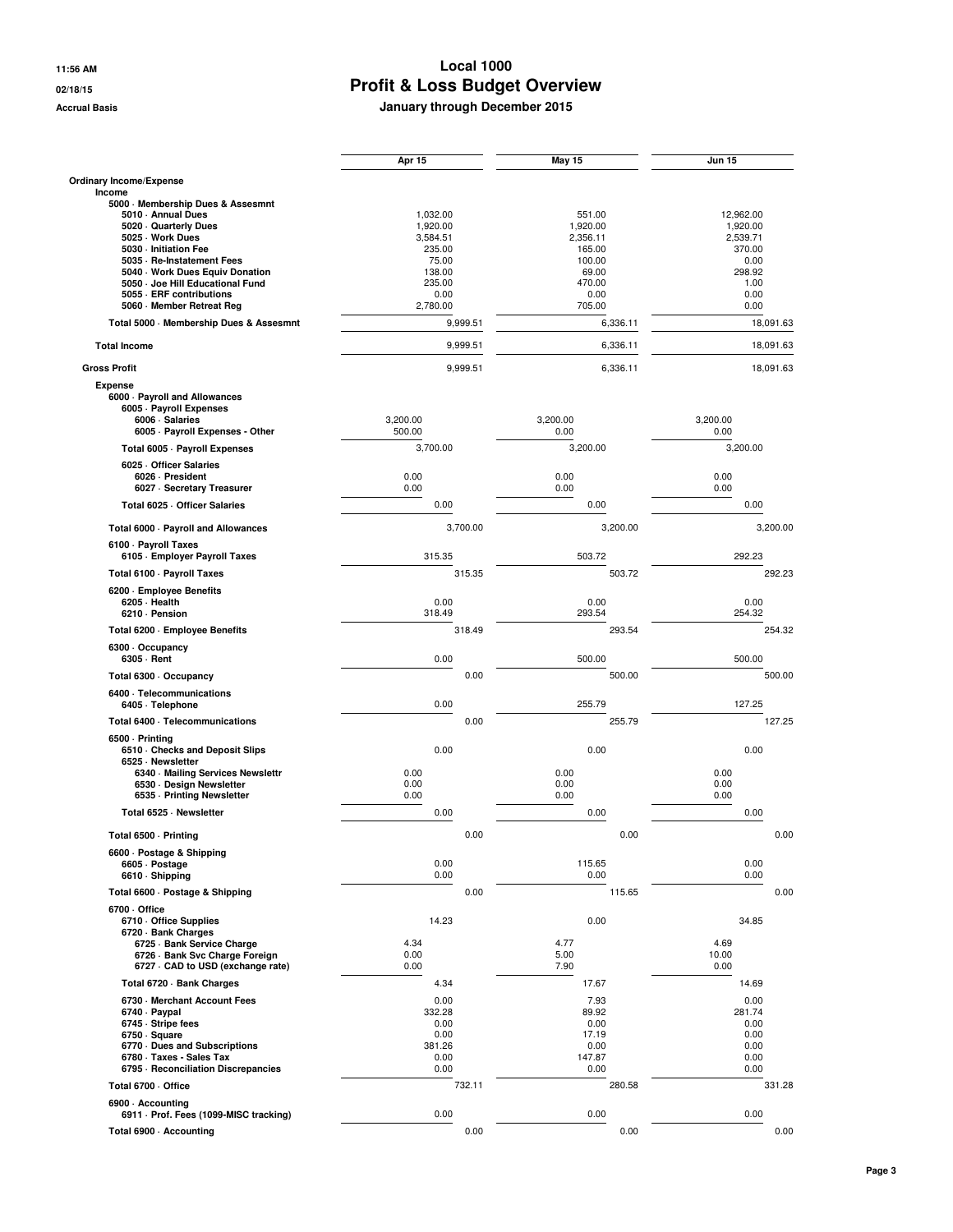|                                                                                                                                                                                                                                                                  | Apr 15                                                                      |                    | May 15                                                               |       | <b>Jun 15</b>                                                         |                |
|------------------------------------------------------------------------------------------------------------------------------------------------------------------------------------------------------------------------------------------------------------------|-----------------------------------------------------------------------------|--------------------|----------------------------------------------------------------------|-------|-----------------------------------------------------------------------|----------------|
| 7100 - Computer<br>7110 Computer Related<br>7121 · Software<br>7130 · Backup service                                                                                                                                                                             | 0.00<br>56.99                                                               |                    | 0.00<br>0.00                                                         |       | 0.00<br>0.00                                                          |                |
| 7140 - Computer support/repair                                                                                                                                                                                                                                   | 0.00<br>56.99                                                               |                    | 0.00<br>0.00                                                         |       | 0.00<br>0.00                                                          |                |
| Total 7110 Computer Related<br>7150 · Website<br>7155 · Web Design<br>7156 - Website Services<br>7150 · Website - Other                                                                                                                                          | 0.00<br>85.82<br>0.00                                                       |                    | 0.00<br>50.94<br>0.00                                                |       | 0.00<br>252.75<br>0.00                                                |                |
| Total 7150 · Website                                                                                                                                                                                                                                             | 85.82                                                                       |                    | 50.94                                                                |       | 252.75                                                                |                |
| Total 7100 · Computer                                                                                                                                                                                                                                            |                                                                             | 142.81             |                                                                      | 50.94 |                                                                       | 252.75         |
| 7200 - Insurance<br>7215 Disability Insurance<br>7220 · Work Comp                                                                                                                                                                                                | 13.03<br>0.00                                                               |                    | 9.65<br>0.00                                                         |       | 8.80<br>0.00                                                          |                |
| Total 7200 - Insurance                                                                                                                                                                                                                                           |                                                                             | 13.03              |                                                                      | 9.65  |                                                                       | 8.80           |
| 7300 - Conference & Exec Meetings<br>7305 - Airfare<br>7310 Conference Fees<br>7315 - Lodging<br>7320 - Meals<br>7330 - Parking<br>7335 Ground transportation<br>7340 - Per Diem<br>7345 · SFZ (Showcase Free Zone)<br>7300 - Conference & Exec Meetings - Other | 25.00<br>0.00<br>2,103.75<br>0.00<br>0.00<br>244.14<br>0.00<br>0.00<br>0.00 |                    | 0.00<br>0.00<br>0.00<br>0.00<br>0.00<br>0.00<br>0.00<br>0.00<br>0.00 |       | 0.00<br>0.00<br>0.00<br>0.00<br>0.00<br>52.60<br>0.00<br>0.00<br>0.00 |                |
| Total 7300 - Conference & Exec Meetings                                                                                                                                                                                                                          |                                                                             | 2,372.89           |                                                                      | 0.00  |                                                                       | 52.60          |
| 7350 Member Gatherings<br>7355 Gathering Travel<br>7365 Gathering Lodging<br>7370 - Gathering Honoraria                                                                                                                                                          | 0.00<br>0.00<br>0.00                                                        |                    | 0.00<br>1,000.00<br>0.00                                             |       | 0.00<br>0.00<br>0.00                                                  |                |
| Total 7350 - Member Gatherings                                                                                                                                                                                                                                   |                                                                             | 0.00               | 1,000.00                                                             |       |                                                                       | 0.00           |
| 7400 - AFM Per Capita Taxes<br>7500 - AFM FIF<br>7800 - Organizing<br>7805 Organizing Travel                                                                                                                                                                     | 0.00                                                                        | 7,837.50<br>130.00 | 260.00<br>0.00                                                       | 0.00  | 0.00                                                                  | 0.00<br>130.00 |
| Total 7800 · Organizing                                                                                                                                                                                                                                          |                                                                             | 0.00               |                                                                      | 0.00  |                                                                       | 0.00           |
| 8000 · Advertising/Promotion<br>8020 · Trade Show<br>8030 - Publicity                                                                                                                                                                                            | 0.00<br>0.00                                                                |                    | 0.00<br>0.00                                                         |       | 0.00<br>0.00                                                          |                |
| Total 8000 · Advertising/Promotion                                                                                                                                                                                                                               |                                                                             | 0.00               |                                                                      | 0.00  |                                                                       | 0.00           |
| <b>Total Expense</b>                                                                                                                                                                                                                                             |                                                                             | 15,562.18          | 6,469.87                                                             |       |                                                                       | 5,149.23       |
| <b>Net Ordinary Income</b>                                                                                                                                                                                                                                       |                                                                             | $-5,562.67$        | $-133.76$                                                            |       |                                                                       | 12,942.40      |
| Other Income/Expense<br><b>Other Income</b><br>5100 - Investment Income<br>5105 · Bank Interest                                                                                                                                                                  | 0.00                                                                        |                    | 0.00                                                                 |       | 0.67                                                                  |                |
| Total 5100 - Investment Income                                                                                                                                                                                                                                   |                                                                             | 0.00               |                                                                      | 0.00  |                                                                       | 0.67           |
| 5500 Other Income                                                                                                                                                                                                                                                |                                                                             | 0.00               |                                                                      | 0.00  |                                                                       | 0.00           |
| <b>Total Other Income</b>                                                                                                                                                                                                                                        |                                                                             | 0.00               |                                                                      | 0.00  |                                                                       | 0.67           |
| <b>Net Other Income</b>                                                                                                                                                                                                                                          |                                                                             | 0.00               |                                                                      | 0.00  |                                                                       | 0.67           |
| Net Income                                                                                                                                                                                                                                                       |                                                                             | $-5,562.67$        | $-133.76$                                                            |       |                                                                       | 12,943.07      |
|                                                                                                                                                                                                                                                                  |                                                                             |                    |                                                                      |       |                                                                       |                |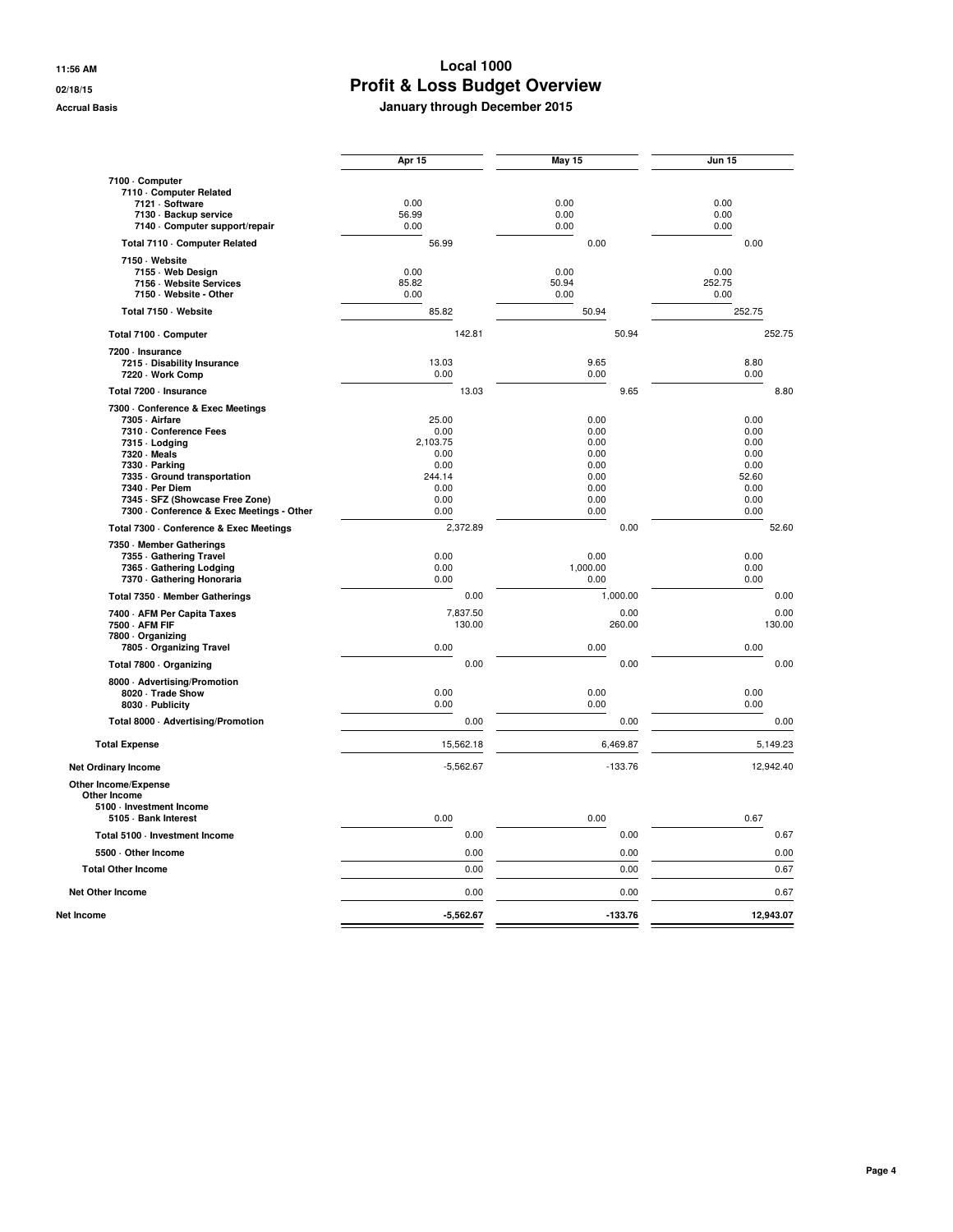|                                                                   | Jul 15             | Aug 15         | <b>Sep 15</b>  |
|-------------------------------------------------------------------|--------------------|----------------|----------------|
| Ordinary Income/Expense                                           |                    |                |                |
| Income<br>5000 Membership Dues & Assesmnt                         |                    |                |                |
| 5010 - Annual Dues                                                | 516.00             | 0.00           | 16,856.00      |
| 5020 Quarterly Dues                                               | 1,920.00           | 1,920.00       | 1,900.00       |
| 5025 · Work Dues                                                  | 2,487.69           | 1,158.84       | 792.38         |
| 5030 - Initiation Fee<br>5035 - Re-Instatement Fees               | 0.00<br>25.00      | 0.00<br>90.00  | 200.00<br>0.00 |
| 5040 Work Dues Equiv Donation                                     | 0.00               | 0.00           | 69.00          |
| 5050 Joe Hill Educational Fund                                    | 0.00               | $-742.00$      | 25.00          |
| 5055 - ERF contributions                                          | 0.00               | 0.00           | 0.00           |
| 5060 Member Retreat Reg                                           | 0.00               | 705.00         | 0.00           |
| Total 5000 · Membership Dues & Assesmnt                           | 4,948.69           | 3,131.84       | 19,842.38      |
| <b>Total Income</b>                                               | 4,948.69           | 3,131.84       | 19,842.38      |
| <b>Gross Profit</b>                                               | 4,948.69           | 3,131.84       | 19,842.38      |
| <b>Expense</b>                                                    |                    |                |                |
| 6000 · Payroll and Allowances                                     |                    |                |                |
| 6005 - Payroll Expenses                                           | 3,200.00           | 3,726.81       | 3,200.00       |
| 6006 · Salaries<br>6005 - Payroll Expenses - Other                | 250.00             | 0.00           | 601.00         |
| Total 6005 · Payroll Expenses                                     | 3,450.00           | 3,726.81       | 3,801.00       |
| 6025 Officer Salaries                                             |                    |                |                |
| 6026 - President                                                  | 0.00               | 0.00           | 0.00           |
| 6027 · Secretary Treasurer                                        | 0.00               | 0.00           | 0.00           |
| Total 6025 - Officer Salaries                                     | 0.00               | 0.00           | 0.00           |
| Total 6000 · Payroll and Allowances                               | 3.450.00           | 3,726.81       | 3,801.00       |
| 6100 · Payroll Taxes<br>6105 · Employer Payroll Taxes             | 353.95             | 313.30         | 273.31         |
| Total 6100 · Payroll Taxes                                        | 353.95             | 313.30         | 273.31         |
| 6200 - Employee Benefits                                          |                    |                |                |
| 6205 · Health<br>6210 · Pension                                   | 0.00<br>279.40     | 0.00<br>378.24 | 0.00<br>337.01 |
|                                                                   | 279.40             | 378.24         | 337.01         |
| Total 6200 · Employee Benefits                                    |                    |                |                |
| 6300 Occupancy<br>6305 - Rent                                     | 500.00             | 500.00         | 1,000.00       |
|                                                                   |                    |                |                |
| Total 6300 · Occupancy                                            | 500.00             | 500.00         | 1,000.00       |
| 6400 · Telecommunications<br>6405 · Telephone                     | 134.32             | 148.08         | 121.87         |
| Total 6400 · Telecommunications                                   | 134.32             | 148.08         | 121.87         |
| 6500 - Printing                                                   |                    |                |                |
| 6510 Checks and Deposit Slips                                     | 0.00               | 0.00           | 0.00           |
| 6525 · Newsletter                                                 |                    |                |                |
| 6340 · Mailing Services Newslettr<br>6530 · Design Newsletter     | 1,000.00<br>500.00 | 0.00<br>0.00   | 0.00<br>0.00   |
| 6535 - Printing Newsletter                                        | 1,000.00           | 0.00           | 0.00           |
| Total 6525 · Newsletter                                           | 2,500.00           | 0.00           | 0.00           |
| Total 6500 · Printing                                             | 2,500.00           | 0.00           | 0.00           |
| 6600 · Postage & Shipping                                         |                    |                |                |
| 6605 · Postage                                                    | 164.00             | 195.88         | 0.00           |
| 6610 · Shipping                                                   | 0.00               | 0.00           | 0.00           |
| Total 6600 · Postage & Shipping                                   | 164.00             | 195.88         | 0.00           |
| 6700 Office                                                       |                    |                |                |
| 6710 - Office Supplies                                            | 116.55             | 0.00           | 12.51          |
| 6720 · Bank Charges                                               |                    |                |                |
| 6725 - Bank Service Charge                                        | 4.19               | 4.51           | 3.91           |
| 6726 · Bank Svc Charge Foreign<br>6727 CAD to USD (exchange rate) | 0.00<br>47.21      | 0.00<br>0.00   | 15.00<br>0.00  |
| Total 6720 · Bank Charges                                         | 51.40              | 4.51           | 18.91          |
| 6730 Merchant Account Fees                                        | 0.00               | 0.00           | 0.00           |
| 6740 · Paypal                                                     | 159.93             | 115.16         | 121.38         |
| 6745 - Stripe fees                                                | 0.66               | 1.62           | 15.82          |
| 6750 · Square                                                     | 0.00               | 0.00           | 0.00           |
| 6770 Dues and Subscriptions                                       | 0.00               | 0.00           | 0.00           |
| 6780 · Taxes - Sales Tax<br>6795 - Reconciliation Discrepancies   | 0.00<br>0.00       | 0.00<br>0.00   | 0.00<br>0.00   |
| Total 6700 · Office                                               | 328.54             | 121.29         | 168.62         |
|                                                                   |                    |                |                |
| 6900 - Accounting<br>6911 · Prof. Fees (1099-MISC tracking)       | 0.00               | 0.00           | 0.00           |
| Total 6900 Accounting                                             | 0.00               | 0.00           | 0.00           |
|                                                                   |                    |                |                |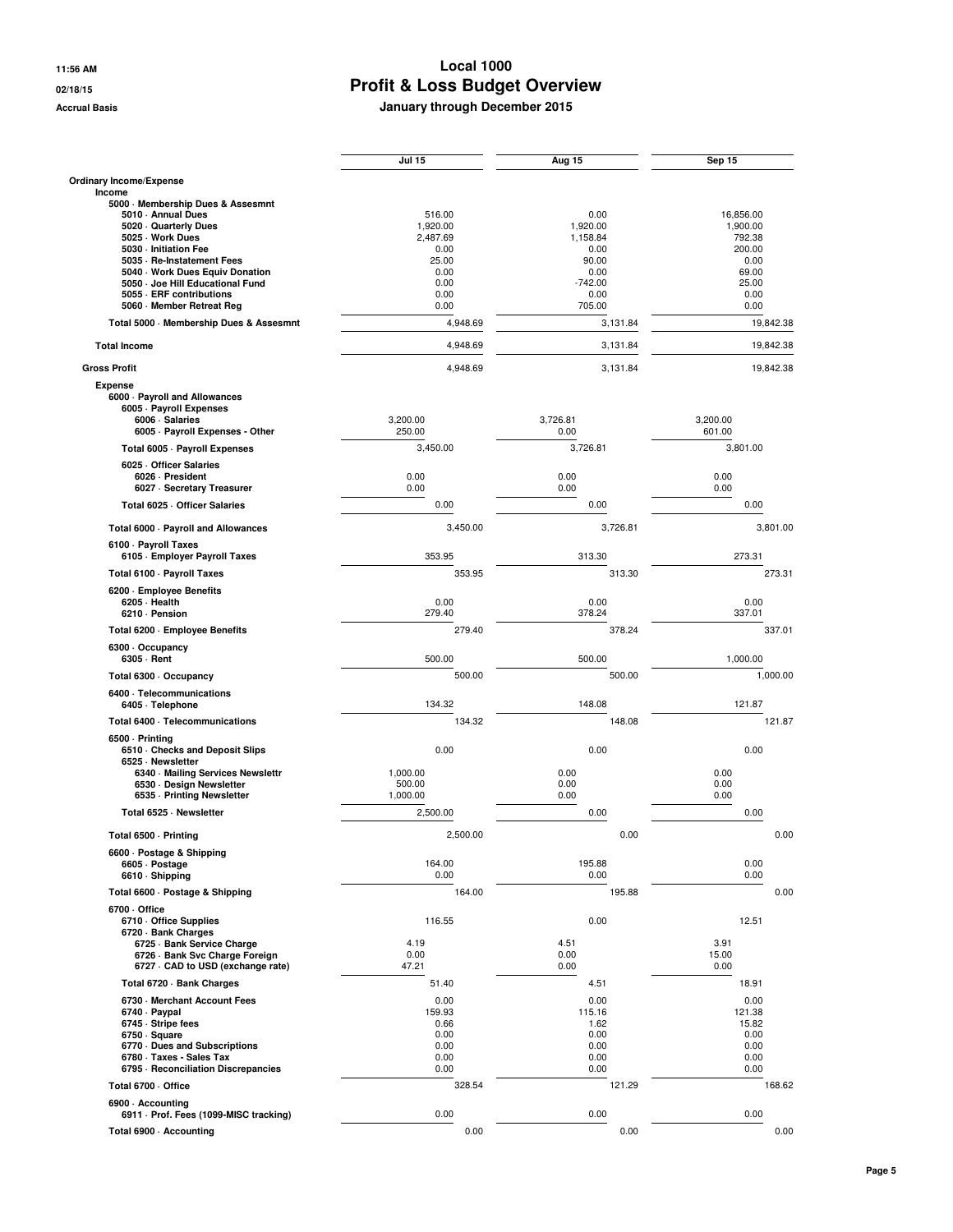|                                                                                                                                                                                                                                                                  | <b>Jul 15</b>                                                        | Aug 15                                                               | Sep 15                                                                  |
|------------------------------------------------------------------------------------------------------------------------------------------------------------------------------------------------------------------------------------------------------------------|----------------------------------------------------------------------|----------------------------------------------------------------------|-------------------------------------------------------------------------|
| 7100 - Computer<br>7110 Computer Related<br>7121 · Software<br>7130 · Backup service<br>7140 - Computer support/repair                                                                                                                                           | 162.22<br>0.00<br>0.00                                               | 472.51<br>0.00<br>0.00                                               | 0.00<br>0.00<br>0.00                                                    |
| Total 7110 Computer Related                                                                                                                                                                                                                                      | 162.22                                                               | 472.51                                                               | 0.00                                                                    |
| 7150 · Website<br>7155 · Web Design<br>7156 - Website Services<br>7150 · Website - Other                                                                                                                                                                         | 0.00<br>39.95<br>0.00                                                | 0.00<br>88.95<br>0.00                                                | 0.00<br>39.95<br>0.00                                                   |
| Total 7150 · Website                                                                                                                                                                                                                                             | 39.95                                                                | 88.95                                                                | 39.95                                                                   |
| Total 7100 · Computer                                                                                                                                                                                                                                            | 202.17                                                               | 561.46                                                               | 39.95                                                                   |
| 7200 - Insurance<br>7215 Disability Insurance<br>7220 · Work Comp                                                                                                                                                                                                | 13.25<br>0.00                                                        | 14.55<br>0.00                                                        | 10.22<br>406.74                                                         |
| Total 7200 - Insurance                                                                                                                                                                                                                                           | 13.25                                                                | 14.55                                                                | 416.96                                                                  |
| 7300 - Conference & Exec Meetings<br>7305 - Airfare<br>7310 Conference Fees<br>7315 - Lodging<br>7320 - Meals<br>7330 - Parking<br>7335 Ground transportation<br>7340 - Per Diem<br>7345 · SFZ (Showcase Free Zone)<br>7300 - Conference & Exec Meetings - Other | 0.00<br>0.00<br>0.00<br>0.00<br>0.00<br>0.00<br>0.00<br>0.00<br>0.00 | 0.00<br>0.00<br>0.00<br>0.00<br>0.00<br>0.00<br>0.00<br>0.00<br>0.00 | 0.00<br>325.00<br>0.00<br>0.00<br>0.00<br>15.30<br>0.00<br>0.00<br>0.00 |
| Total 7300 - Conference & Exec Meetings                                                                                                                                                                                                                          | 0.00                                                                 | 0.00                                                                 | 340.30                                                                  |
| 7350 Member Gatherings<br>7355 Gathering Travel<br>7365 Gathering Lodging<br>7370 - Gathering Honoraria                                                                                                                                                          | 0.00<br>0.00<br>0.00                                                 | 0.00<br>0.00<br>600.00                                               | 0.00<br>0.00<br>0.00                                                    |
| Total 7350 - Member Gatherings                                                                                                                                                                                                                                   | 0.00                                                                 | 600.00                                                               | 0.00                                                                    |
| 7400 - AFM Per Capita Taxes<br>7500 - AFM FIF<br>7800 - Organizing<br>7805 Organizing Travel                                                                                                                                                                     | 7,903.50<br>325.00<br>100.00                                         | 0.00<br>0.00<br>0.00                                                 | 0.00<br>0.00<br>0.00                                                    |
| Total 7800 · Organizing                                                                                                                                                                                                                                          | 100.00                                                               | 0.00                                                                 | 0.00                                                                    |
| 8000 · Advertising/Promotion<br>8020 · Trade Show<br>8030 - Publicity                                                                                                                                                                                            | 0.00<br>0.00                                                         | 0.00<br>0.00                                                         | 0.00<br>0.00                                                            |
| Total 8000 · Advertising/Promotion                                                                                                                                                                                                                               | 0.00                                                                 | 0.00                                                                 | 0.00                                                                    |
| <b>Total Expense</b>                                                                                                                                                                                                                                             | 16,254.13                                                            | 6,559.61                                                             | 6,499.02                                                                |
| <b>Net Ordinary Income</b>                                                                                                                                                                                                                                       | $-11,305.44$                                                         | $-3,427.77$                                                          | 13,343.36                                                               |
| Other Income/Expense<br><b>Other Income</b><br>5100 - Investment Income<br>5105 · Bank Interest                                                                                                                                                                  | 0.68                                                                 | 0.58                                                                 | 0.00                                                                    |
| Total 5100 - Investment Income                                                                                                                                                                                                                                   | 0.68                                                                 | 0.58                                                                 | 0.00                                                                    |
| 5500 Other Income                                                                                                                                                                                                                                                | 0.00                                                                 | 0.00                                                                 | 0.00                                                                    |
| <b>Total Other Income</b>                                                                                                                                                                                                                                        | 0.68                                                                 | 0.58                                                                 | 0.00                                                                    |
| <b>Net Other Income</b>                                                                                                                                                                                                                                          | 0.68                                                                 | 0.58                                                                 | 0.00                                                                    |
| Net Income                                                                                                                                                                                                                                                       | $-11,304.76$                                                         | $-3,427.19$                                                          | 13,343.36                                                               |
|                                                                                                                                                                                                                                                                  |                                                                      |                                                                      |                                                                         |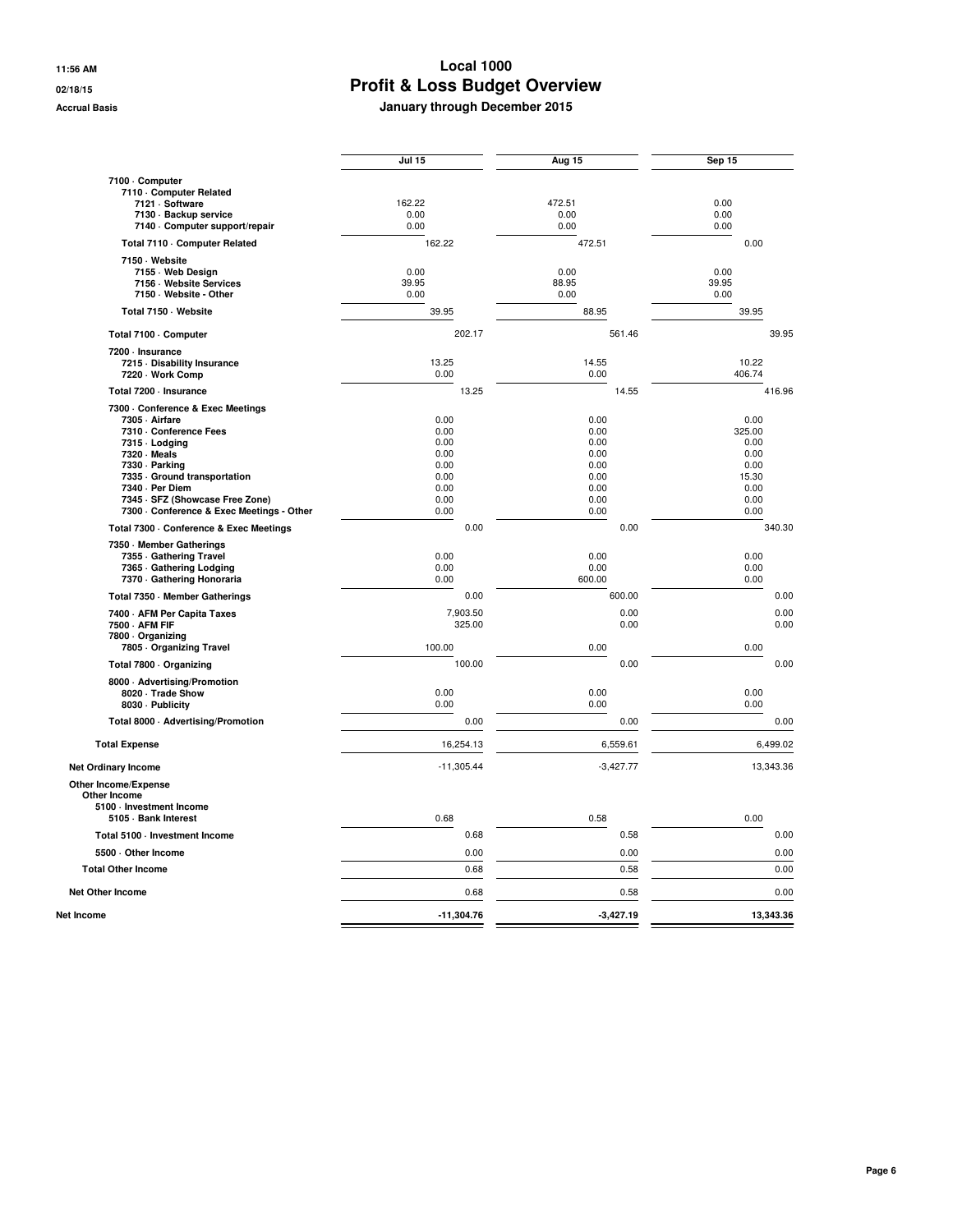|                                                               | Oct 15             | <b>Nov 15</b>      | <b>Dec 15</b>      |
|---------------------------------------------------------------|--------------------|--------------------|--------------------|
| Ordinary Income/Expense                                       |                    |                    |                    |
| Income<br>5000 · Membership Dues & Assesmnt                   |                    |                    |                    |
| 5010 - Annual Dues                                            | 860.00             | 172.00             | 4,631.87           |
| 5020 Quarterly Dues                                           | 1,900.00           | 1,920.00           | 1,920.00           |
| 5025 · Work Dues<br>5030 - Initiation Fee                     | 727.20<br>400.00   | 1,981.60<br>100.00 | 2,371.27<br>100.00 |
| 5035 · Re-Instatement Fees                                    | 0.00               | 0.00               | 0.00               |
| 5040 Work Dues Equiv Donation                                 | 140.00             | 69.00              | 144.00             |
| 5050 - Joe Hill Educational Fund                              | 0.00               | 10.00              | 107.00             |
| 5055 - ERF contributions<br>5060 Member Retreat Reg           | 0.00<br>0.00       | 0.00<br>0.00       | 360.00<br>0.00     |
| Total 5000 · Membership Dues & Assesmnt                       | 4,027.20           | 4,252.60           | 9,634.14           |
| <b>Total Income</b>                                           | 4,027.20           | 4,252.60           | 9,634.14           |
| <b>Gross Profit</b>                                           | 4,027.20           | 4,252.60           | 9,634.14           |
| <b>Expense</b>                                                |                    |                    |                    |
| 6000 · Payroll and Allowances                                 |                    |                    |                    |
| 6005 - Payroll Expenses                                       |                    |                    |                    |
| 6006 · Salaries                                               | 3,011.19<br>264.00 | 3,100.00<br>176.00 | 4,938.50           |
| 6005 · Payroll Expenses - Other                               |                    |                    | 1,636.57           |
| Total 6005 - Payroll Expenses<br>6025 Officer Salaries        | 3,275.19           | 3,276.00           | 6,575.07           |
| 6026 - President                                              | 0.00               | 0.00               | 1.00               |
| 6027 · Secretary Treasurer                                    | 0.00               | 0.00               | 1.00               |
| Total 6025 - Officer Salaries                                 | 0.00               | 0.00               | 2.00               |
| Total 6000 - Payroll and Allowances                           | 3.275.19           | 3,276.00           | 6,577.07           |
| 6100 · Payroll Taxes                                          |                    |                    |                    |
| 6105 - Employer Payroll Taxes                                 | 250.55             | 239.08             | $-115.83$          |
| Total 6100 · Payroll Taxes                                    | 250.55             | 239.08             | $-115.83$          |
| 6200 - Employee Benefits                                      |                    |                    |                    |
| 6205 - Health<br>6210 · Pension                               | 0.00<br>0.00       | 0.00<br>683.56     | 0.00<br>294.24     |
|                                                               | 0.00               | 683.56             | 294.24             |
| Total 6200 · Employee Benefits                                |                    |                    |                    |
| 6300 Occupancy<br>6305 - Rent                                 | 0.00               | 500.00             | 500.00             |
|                                                               | 0.00               | 500.00             | 500.00             |
| Total 6300 · Occupancy                                        |                    |                    |                    |
| 6400 · Telecommunications<br>6405 · Telephone                 | 133.13             | 155.52             | 148.96             |
| Total 6400 - Telecommunications                               | 133.13             | 155.52             | 148.96             |
| 6500 - Printing                                               |                    |                    |                    |
| 6510 Checks and Deposit Slips                                 | 0.00               | 0.00               | 0.00               |
| 6525 · Newsletter                                             |                    |                    |                    |
| 6340 · Mailing Services Newslettr<br>6530 · Design Newsletter | 0.00<br>0.00       | 0.00<br>0.00       | 0.00<br>0.00       |
| 6535 - Printing Newsletter                                    | 0.00               | 0.00               | 0.00               |
| Total 6525 · Newsletter                                       | 0.00               | 0.00               | 0.00               |
| Total 6500 · Printing                                         | 0.00               | 0.00               | 0.00               |
| 6600 · Postage & Shipping                                     |                    |                    |                    |
| 6605 · Postage                                                | 231.35             | 0.00               | 223.69             |
| 6610 · Shipping                                               | 0.00               | 4.49               | 0.00               |
| Total 6600 · Postage & Shipping                               | 231.35             | 4.49               | 223.69             |
| 6700 Office                                                   |                    |                    |                    |
| 6710 Office Supplies                                          | 96.86              | 12.51              | 39.18              |
| 6720 · Bank Charges<br>6725 · Bank Service Charge             | 3.95               | 4.05               | 3.89               |
| 6726 · Bank Svc Charge Foreign                                | 0.00               | 0.00               | 0.00               |
| 6727 · CAD to USD (exchange rate)                             | 0.00               | 0.00               | 0.00               |
| Total 6720 · Bank Charges                                     | 3.95               | 4.05               | 3.89               |
| 6730 Merchant Account Fees                                    | 0.00               | 0.00               | 0.00               |
| 6740 · Paypal                                                 | 186.93             | 132.51             | 413.62             |
| 6745 · Stripe fees<br>6750 · Square                           | 28.38<br>0.00      | 0.00<br>7.48       | 0.00<br>0.00       |
| 6770 Dues and Subscriptions                                   | 0.00               | 0.00               | 0.00               |
| 6780 · Taxes - Sales Tax                                      | 0.00               | 0.00               | 141.97             |
| 6795 - Reconciliation Discrepancies                           | 0.00               | 0.00               | 0.00               |
| Total 6700 - Office                                           | 316.12             | 156.55             | 598.66             |
| 6900 - Accounting                                             |                    |                    |                    |
| 6911 Prof. Fees (1099-MISC tracking)                          | 0.00               | 0.00               | 0.00               |
| Total 6900 · Accounting                                       | 0.00               | 0.00               | 0.00               |
|                                                               |                    |                    |                    |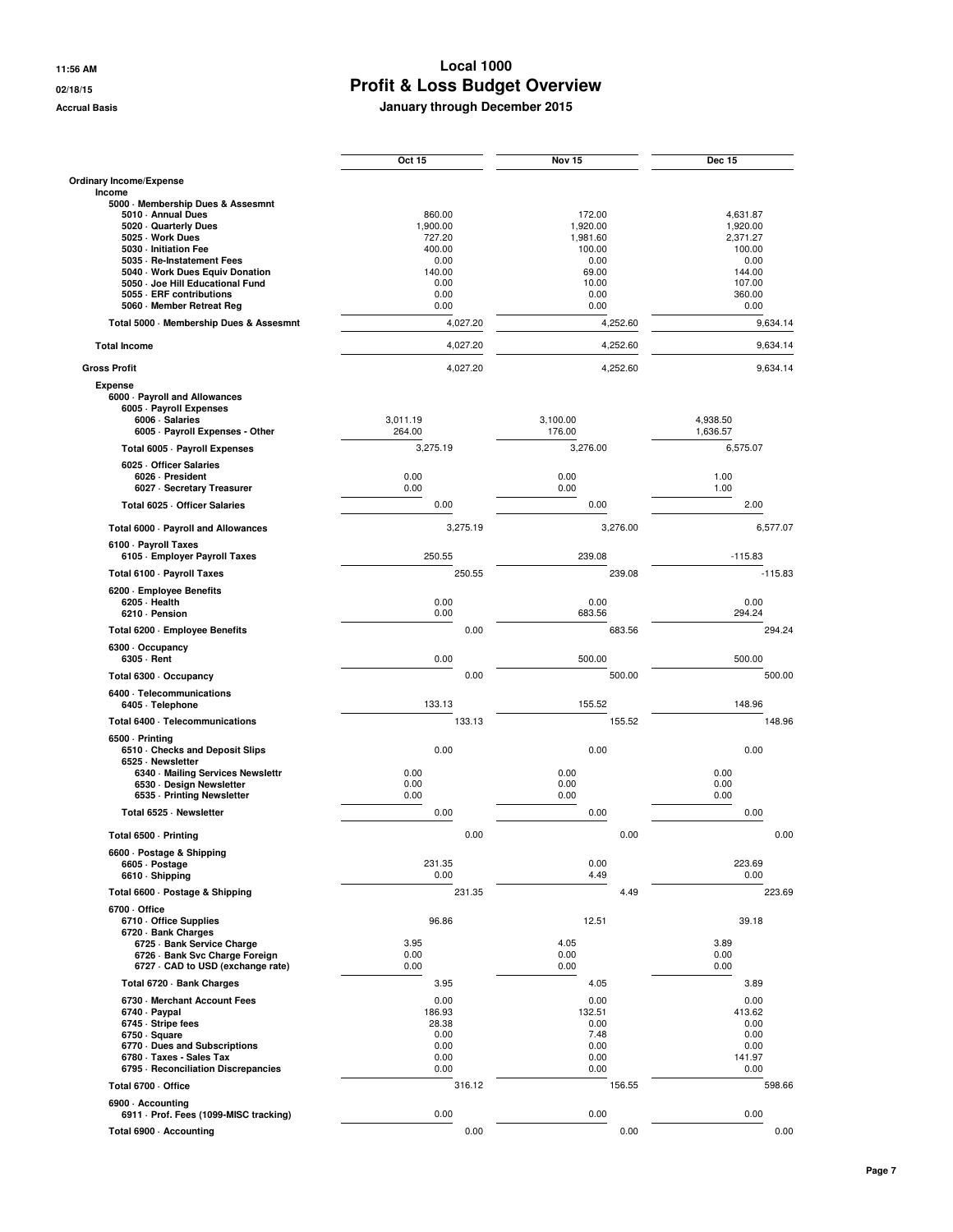|                                                                                                                                                                                                                                                                    | Oct 15                                                                       |                  | Nov <sub>15</sub>                                                             |                | Dec 15                                                                   |                    |
|--------------------------------------------------------------------------------------------------------------------------------------------------------------------------------------------------------------------------------------------------------------------|------------------------------------------------------------------------------|------------------|-------------------------------------------------------------------------------|----------------|--------------------------------------------------------------------------|--------------------|
| 7100 · Computer<br>7110 Computer Related<br>7121 · Software<br>7130 · Backup service<br>7140 - Computer support/repair                                                                                                                                             | 0.00<br>0.00<br>0.00                                                         |                  | 0.00<br>0.00<br>0.00                                                          |                | 0.00<br>0.00<br>87.09                                                    |                    |
| Total 7110 - Computer Related                                                                                                                                                                                                                                      | 0.00                                                                         |                  | 0.00                                                                          |                | 87.09                                                                    |                    |
| 7150 Website<br>7155 · Web Design<br>7156 - Website Services<br>7150 - Website - Other                                                                                                                                                                             | 0.00<br>39.95<br>0.00                                                        |                  | 0.00<br>39.98<br>0.00                                                         |                | 500.00<br>39.95<br>0.00                                                  |                    |
| Total 7150 · Website                                                                                                                                                                                                                                               | 39.95                                                                        |                  | 39.98                                                                         |                | 539.95                                                                   |                    |
| Total 7100 · Computer                                                                                                                                                                                                                                              |                                                                              | 39.95            |                                                                               | 39.98          |                                                                          | 627.04             |
| 7200 - Insurance<br>7215 - Disability Insurance<br>7220 · Work Comp                                                                                                                                                                                                | 5.03<br>0.00                                                                 |                  | 0.00<br>0.00                                                                  |                | 0.00<br>79.45                                                            |                    |
| Total 7200 - Insurance                                                                                                                                                                                                                                             |                                                                              | 5.03             |                                                                               | 0.00           |                                                                          | 79.45              |
| 7300 - Conference & Exec Meetings<br>7305 - Airfare<br>7310 - Conference Fees<br>7315 - Lodging<br>7320 · Meals<br>7330 - Parking<br>7335 Ground transportation<br>7340 · Per Diem<br>7345 - SFZ (Showcase Free Zone)<br>7300 - Conference & Exec Meetings - Other | 0.00<br>0.00<br>0.00<br>162.40<br>0.00<br>875.51<br>450.00<br>0.00<br>158.00 |                  | 244.20<br>0.00<br>235.36<br>0.00<br>0.00<br>576.90<br>151.00<br>30.27<br>0.00 |                | 800.90<br>0.00<br>50.00<br>0.00<br>0.00<br>0.00<br>0.00<br>36.33<br>0.00 |                    |
| Total 7300 - Conference & Exec Meetings                                                                                                                                                                                                                            |                                                                              | 1,645.91         |                                                                               | 1,237.73       |                                                                          | 887.23             |
| 7350 Member Gatherings<br>7355 Gathering Travel<br>7365 Gathering Lodging<br>7370 Gathering Honoraria                                                                                                                                                              | 0.00<br>0.00<br>0.00                                                         |                  | 0.00<br>0.00<br>0.00                                                          |                | 0.00<br>0.00<br>0.00                                                     |                    |
| Total 7350 - Member Gatherings                                                                                                                                                                                                                                     |                                                                              | 0.00             |                                                                               | 0.00           |                                                                          | 0.00               |
| 7400 - AFM Per Capita Taxes<br>7500 - AFM FIF<br>7800 Organizing<br>7805 Organizing Travel                                                                                                                                                                         | 0.00                                                                         | 8,035.50<br>0.00 | 0.00                                                                          | 0.00<br>390.00 | 0.00                                                                     | 1,350.00<br>130.00 |
| Total 7800 · Organizing                                                                                                                                                                                                                                            |                                                                              | 0.00             |                                                                               | 0.00           |                                                                          | 0.00               |
| 8000 - Advertising/Promotion<br>8020 · Trade Show<br>8030 - Publicity                                                                                                                                                                                              | 0.00<br>0.00                                                                 |                  | 0.00<br>36.55                                                                 |                | 0.00<br>0.00                                                             |                    |
| Total 8000 · Advertising/Promotion                                                                                                                                                                                                                                 |                                                                              | 0.00             |                                                                               | 36.55          |                                                                          | 0.00               |
| <b>Total Expense</b>                                                                                                                                                                                                                                               |                                                                              | 13,932.73        |                                                                               | 6,719.46       |                                                                          | 11,300.51          |
| <b>Net Ordinary Income</b>                                                                                                                                                                                                                                         |                                                                              | $-9,905.53$      |                                                                               | $-2,466.86$    |                                                                          | $-1,666.37$        |
| Other Income/Expense<br><b>Other Income</b><br>5100 - Investment Income<br>5105 · Bank Interest                                                                                                                                                                    | 0.00                                                                         |                  | 0.00                                                                          |                | 0.00                                                                     |                    |
| Total 5100 · Investment Income                                                                                                                                                                                                                                     |                                                                              | 0.00             |                                                                               | 0.00           |                                                                          | 0.00               |
| 5500 Other Income                                                                                                                                                                                                                                                  |                                                                              | 0.00             |                                                                               | 0.00           |                                                                          | 0.00               |
| <b>Total Other Income</b>                                                                                                                                                                                                                                          |                                                                              | 0.00             |                                                                               | 0.00           |                                                                          | 0.00               |
| <b>Net Other Income</b>                                                                                                                                                                                                                                            |                                                                              | 0.00             |                                                                               | 0.00           |                                                                          | 0.00               |
| Net Income                                                                                                                                                                                                                                                         |                                                                              | $-9,905.53$      |                                                                               | $-2,466.86$    |                                                                          | $-1,666.37$        |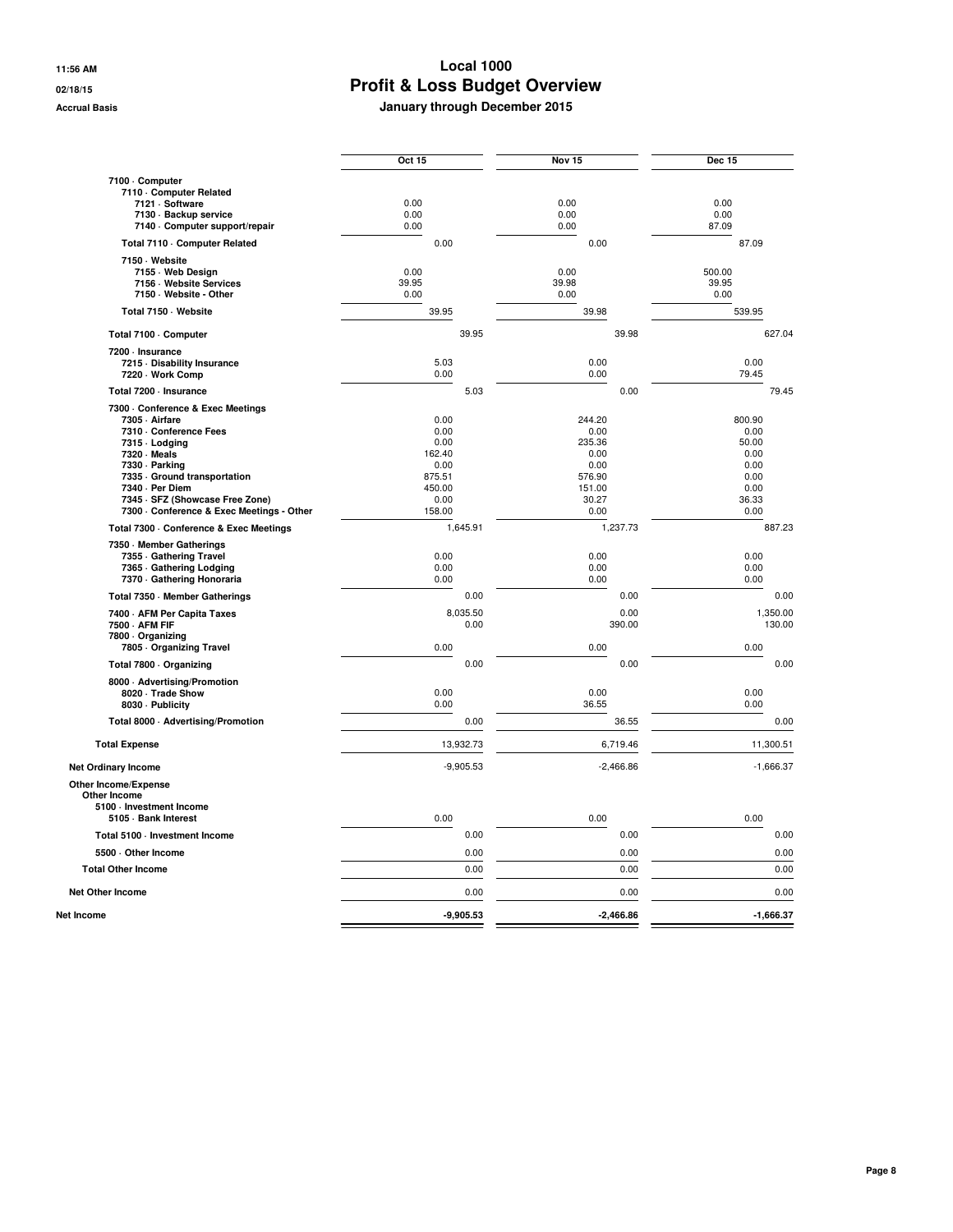#### **11:56 AM Local 1000 02/18/15 Profit & Loss Budget Overview Accrual Basis January through December 2015**

|                                                                 | <b>TOTAL</b>           |
|-----------------------------------------------------------------|------------------------|
|                                                                 | Jan - Dec 15           |
| Ordinary Income/Expense<br>Income                               |                        |
| 5000 Membership Dues & Assesmnt                                 |                        |
| 5010 Annual Dues                                                | 65,004.33              |
| 5020 Quarterly Dues<br>5025 · Work Dues                         | 22,990.01<br>26,082.11 |
| 5030 - Initiation Fee                                           | 1.570.00               |
| 5035 · Re-Instatement Fees                                      | 440.00                 |
| 5040 · Work Dues Equiv Donation                                 | 1,268.92               |
| 5050 - Joe Hill Educational Fund                                | 142.00                 |
| 5055 - ERF contributions                                        | 360.00                 |
| 5060 Member Retreat Reg                                         | 4,425.00               |
| Total 5000 · Membership Dues & Assesmnt                         | 122,282.37             |
| <b>Total Income</b>                                             | 122,282.37             |
| <b>Gross Profit</b><br><b>Expense</b>                           | 122,282.37             |
| 6000 · Payroll and Allowances<br>6005 · Payroll Expenses        |                        |
| 6006 · Salaries                                                 | 40,051.01              |
| 6005 · Payroll Expenses - Other                                 | 4,216.57               |
| Total 6005 - Payroll Expenses                                   | 44,267.58              |
| 6025 Officer Salaries                                           |                        |
| 6026 - President<br>6027 · Secretary Treasurer                  | 1.00<br>1.00           |
| Total 6025 · Officer Salaries                                   | 2.00                   |
| Total 6000 · Payroll and Allowances                             | 44,269.58              |
| 6100 · Payroll Taxes<br>6105 · Employer Payroll Taxes           | 3.469.48               |
| Total 6100 · Payroll Taxes                                      | 3,469.48               |
| 6200 · Employee Benefits<br>6205 Health<br>6210 - Pension       | 0.00<br>3,811.76       |
| Total 6200 · Employee Benefits                                  | 3,811.76               |
| 6300 · Occupancy<br>6305 - Rent                                 | 6,000.00               |
| Total 6300 · Occupancy                                          | 6,000.00               |
| 6400 · Telecommunications<br>6405 · Telephone                   | 1,618.93               |
| Total 6400 · Telecommunications                                 | 1,618.93               |
| 6500 · Printing<br>6510 Checks and Deposit Slips                | 195.95                 |
| 6525 · Newsletter                                               |                        |
| 6340 · Mailing Services Newslettr                               | 2,000.00               |
| 6530 · Design Newsletter                                        | 1,000.00               |
| 6535 - Printing Newsletter                                      | 2,000.00               |
| Total 6525 · Newsletter                                         | 5,000.00               |
| Total 6500 · Printing                                           | 5,195.95               |
| 6600 · Postage & Shipping                                       |                        |
| 6605 · Postage<br>6610 · Shipping                               | 1,172.12<br>31.64      |
| Total 6600 - Postage & Shipping                                 | 1,203.76               |
| 6700 Office<br>6710 Office Supplies                             | 423.15                 |
| 6720 · Bank Charges                                             |                        |
| 6725 · Bank Service Charge                                      | 53.20                  |
| 6726 · Bank Svc Charge Foreign                                  | 91.71<br>74.75         |
| 6727 CAD to USD (exchange rate)                                 |                        |
| Total 6720 - Bank Charges                                       | 219.66                 |
| 6730 Merchant Account Fees                                      | 86.23                  |
| 6740 · Paypal                                                   | 2,351.11               |
| 6745 · Stripe fees                                              | 46.48                  |
| 6750 · Square                                                   | 52.32                  |
| 6770 Dues and Subscriptions                                     | 381.26                 |
| 6780 · Taxes - Sales Tax<br>6795 - Reconciliation Discrepancies | 289.84<br>0.00         |
|                                                                 |                        |
| Total 6700 · Office<br>6900 - Accounting                        | 3,850.05               |
| 6911 · Prof. Fees (1099-MISC tracking)                          | 2,500.00               |
| Total 6900 · Accounting                                         | 2,500.00               |
|                                                                 |                        |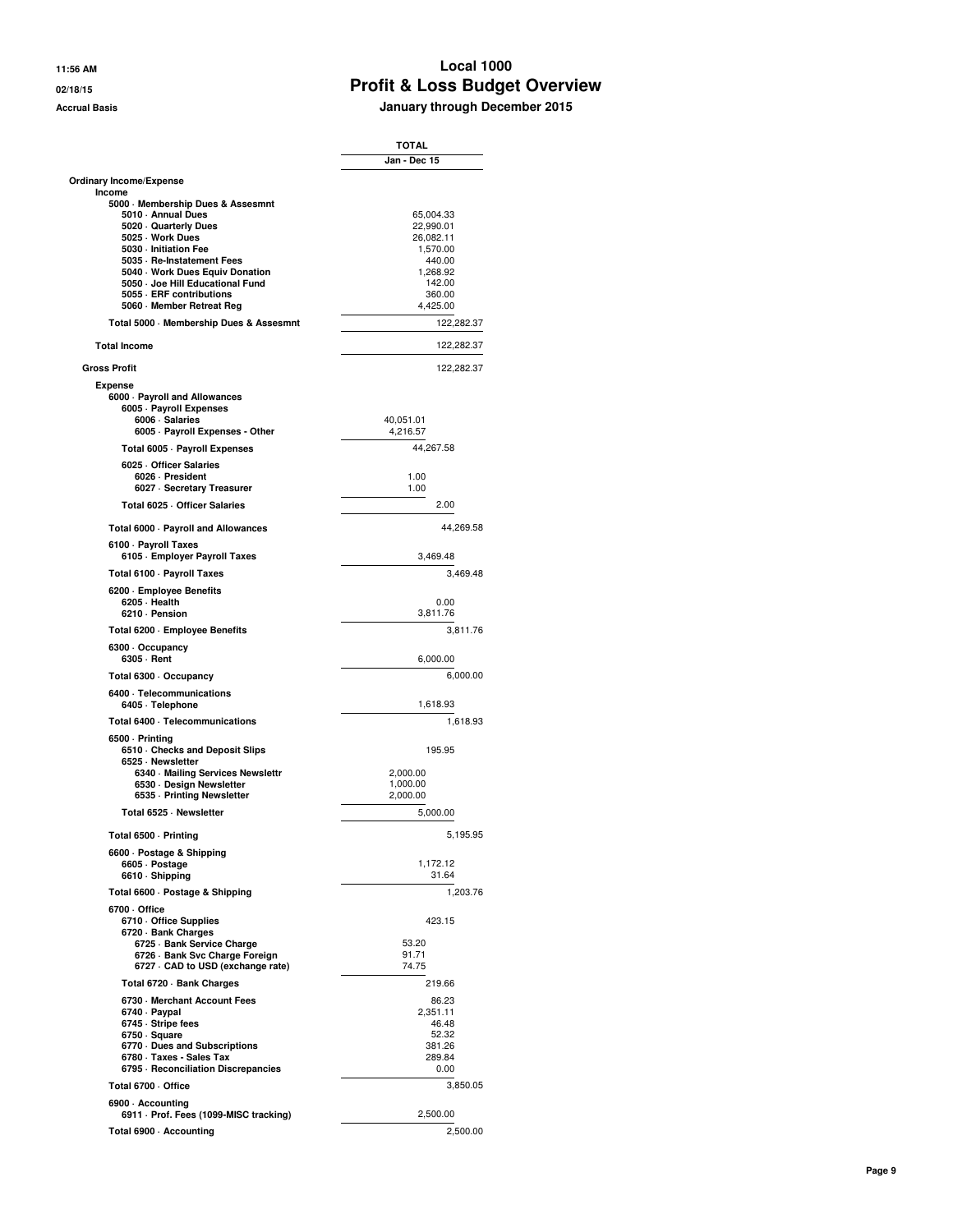#### **11:56 AM Local 1000 02/18/15 Profit & Loss Budget Overview Accrual Basis January through December 2015**

|                                               | TOTAL                |
|-----------------------------------------------|----------------------|
|                                               | Jan - Dec 15         |
| 7100 Computer                                 |                      |
| 7110 Computer Related                         |                      |
| 7121 · Software                               | 852.48               |
| 7130 · Backup service                         | 56.99                |
| 7140 Computer support/repair                  | 87.09                |
| Total 7110 Computer Related                   | 996.56               |
| 7150 · Website                                |                      |
| 7155 - Web Design                             | 500.00               |
| 7156 - Website Services                       | 765.14               |
| 7150 · Website - Other                        | 14.00                |
| Total 7150 · Website                          | 1,279.14             |
| Total 7100 · Computer                         | 2,275.70             |
| 7200 · Insurance                              |                      |
| 7215 Disability Insurance                     | 114.41               |
| 7220 - Work Comp                              | 450.19               |
| Total 7200 · Insurance                        | 564.60               |
| 7300 Conference & Exec Meetings               |                      |
| 7305 - Airfare                                | 3,267.21             |
| 7310 - Conference Fees                        | 678.75               |
| 7315 - Lodging                                | 2,689.41             |
| 7320 · Meals                                  | 162.40               |
| 7330 - Parking                                | 32.00                |
| 7335 Ground transportation<br>7340 · Per Diem | 2,173.45<br>1,402.23 |
| 7345 · SFZ (Showcase Free Zone)               | 111.56               |
| 7300 - Conference & Exec Meetings - Other     | 158.00               |
| Total 7300 - Conference & Exec Meetings       | 10,675.01            |
| 7350 Member Gatherings                        |                      |
| 7355 Gathering Travel                         | 0.00                 |
| 7365 Gathering Lodging                        | 1,000.00             |
| 7370 Gathering Honoraria                      | 600.00               |
| Total 7350 - Member Gatherings                | 1,600.00             |
| 7400 - AFM Per Capita Taxes                   | 32,996.50            |
| 7500 - AFM FIF                                | 1,365.00             |
| 7800 Organizing<br>7805 Organizing Travel     | 200.00               |
|                                               | 200.00               |
| Total 7800 · Organizing                       |                      |
| 8000 - Advertising/Promotion                  |                      |
| 8020 · Trade Show<br>8030 - Publicity         | 400.00<br>36.55      |
| Total 8000 · Advertising/Promotion            | 436.55               |
| <b>Total Expense</b>                          | 122,032.87           |
|                                               |                      |
| <b>Net Ordinary Income</b>                    | 249.50               |
| Other Income/Expense<br>Other Income          |                      |
| 5100 - Investment Income                      |                      |
| 5105 · Bank Interest                          | 2.59                 |
| Total 5100 - Investment Income                | 2.59                 |
| 5500 Other Income                             | 0.00                 |
| <b>Total Other Income</b>                     | 2.59                 |
| <b>Net Other Income</b>                       | 2.59                 |
| Net Income                                    | 252.09               |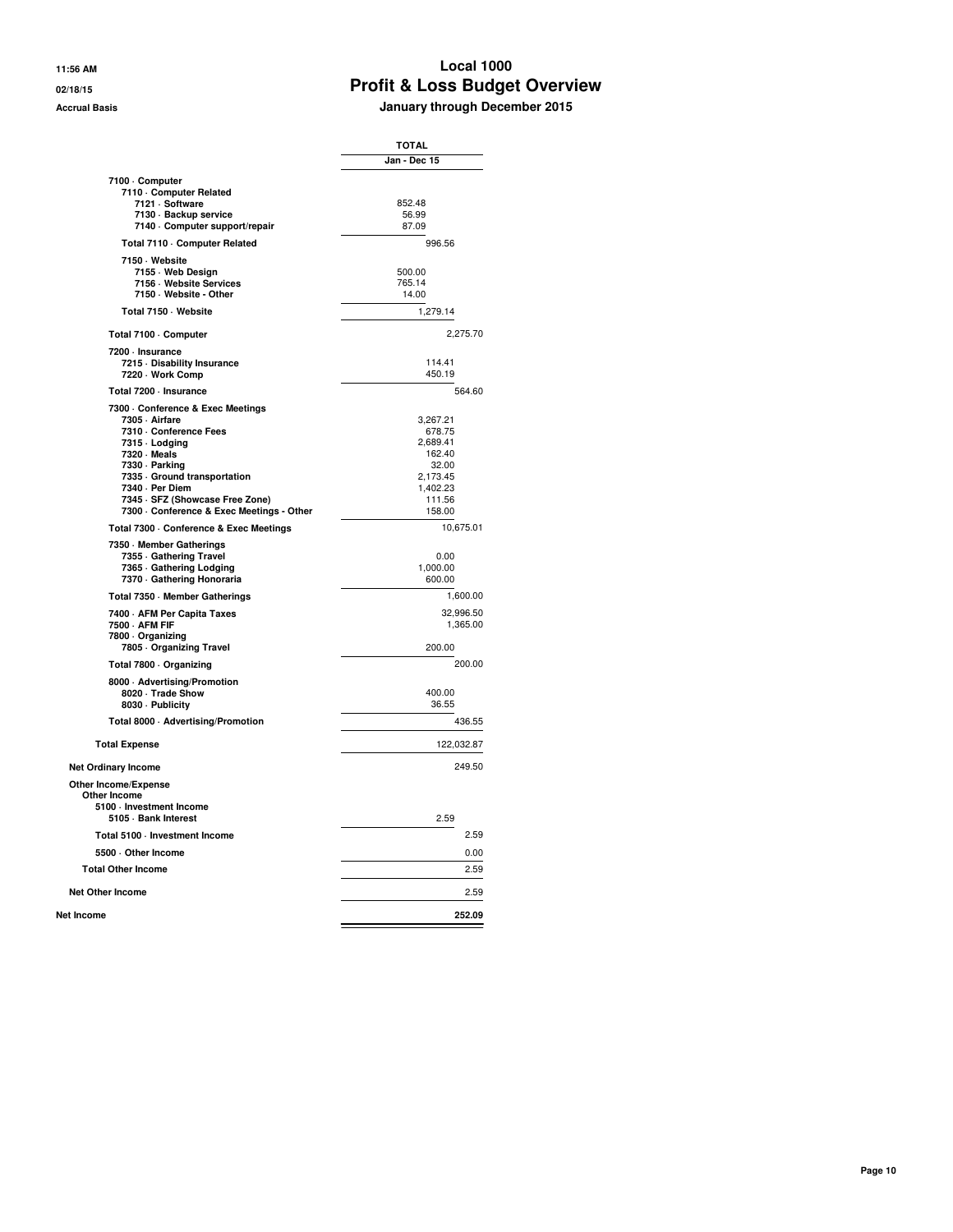#### **02/18/15**

**Accrual Basis**

|                                                                                                                                                  | Jan - Dec 14                  | Jan - Dec 13                     | \$ Change                       | % Change                    |
|--------------------------------------------------------------------------------------------------------------------------------------------------|-------------------------------|----------------------------------|---------------------------------|-----------------------------|
| <b>Ordinary Income/Expense</b><br><b>Income</b>                                                                                                  |                               |                                  |                                 |                             |
| 5000 Membership Dues & Assesmnt                                                                                                                  |                               |                                  |                                 |                             |
| 5010 · Annual Dues                                                                                                                               | 61,058.83                     | 52,454.18                        | 8,604.65                        | 16.4%                       |
| 5015 · Canadian Dues                                                                                                                             | 0.00                          | 450.00                           | $-450.00$                       | $-100.0\%$                  |
| 5020 Quarterly Dues                                                                                                                              | 19,622.50                     | 12,898.00                        | 6,724.50                        | 52.1%                       |
| 5025 · Work Dues                                                                                                                                 | 26,082.11                     | 30,774.44                        | $-4,692.33$                     | $-15.3%$                    |
| 5030 - Initiation Fee                                                                                                                            | 2,100.00                      | 2,005.00                         | 95.00                           | 4.7%                        |
| 5035 · Re-Instatement Fees                                                                                                                       | 440.00                        | 275.00                           | 165.00                          | 60.0%                       |
| 5040 Work Dues Equiv Donation                                                                                                                    | 1,268.92                      | 326.00                           | 942.92                          | 289.2%                      |
| 5045 - Individual Donations                                                                                                                      |                               |                                  |                                 |                             |
| 5046 Amy Gift Donation                                                                                                                           | 0.00                          | 597.00                           | $-597.00$                       | $-100.0%$                   |
| 5049 Deportree Memorial Donate                                                                                                                   | 0.00                          | 0.00                             | 0.00                            | 0.0%                        |
| Total 5045 - Individual Donations                                                                                                                | 0.00                          | 597.00                           | $-597.00$                       | $-100.0%$                   |
| 5050 · Joe Hill Educational Fund                                                                                                                 | 142.00                        | 75.00                            | 67.00                           | 89.3%                       |
| 5055 - ERF contributions                                                                                                                         | 14,020.20                     | 0.00                             | 14,020.20                       | 100.0%                      |
| 5060 · Member Retreat Reg                                                                                                                        | 4,425.00                      | 0.00                             | 4,425.00                        | 100.0%                      |
| Total 5000 · Membership Dues & Assesmnt                                                                                                          | 129,159.56                    | 99,854.62                        | 29,304.94                       | 29.4%                       |
| <b>Total Income</b>                                                                                                                              | 129,159.56                    | 99,854.62                        | 29,304.94                       | 29.4%                       |
| <b>Gross Profit</b>                                                                                                                              | 129,159.56                    | 99,854.62                        | 29,304.94                       | 29.4%                       |
| <b>Expense</b><br>6000 · Payroll and Allowances<br>6005 · Payroll Expenses<br>6006 · Salaries<br>6007 - Bonus<br>6005 · Payroll Expenses - Other | 38.128.10<br>0.00<br>4,216.57 | 38.261.42<br>$-304.00$<br>610.00 | $-133.32$<br>304.00<br>3,606.57 | $-0.4%$<br>100.0%<br>591.2% |
| Total 6005 · Payroll Expenses                                                                                                                    | 42,344.67                     | 38,567.42                        | 3,777.25                        | 9.8%                        |
| 6025 Officer Salaries<br>6026 · President<br>6027 · Secretary Treasurer                                                                          | 1.00<br>1.00                  | 0.00<br>0.00                     | 1.00<br>1.00                    | 100.0%<br>100.0%            |
| Total 6025 · Officer Salaries                                                                                                                    | 2.00                          | 0.00                             | 2.00                            | 100.0%                      |
| 6000 · Payroll and Allowances - Other                                                                                                            | 0.00                          | 200.00                           | $-200.00$                       | $-100.0\%$                  |
| Total 6000 · Payroll and Allowances                                                                                                              | 42,346.67                     | 38,767.42                        | 3,579.25                        | 9.2%                        |
| 6100 · Payroll Taxes<br>6105 · Employer Payroll Taxes                                                                                            | 3,469.48                      | 3,702.70                         | $-233.22$                       | $-6.3%$                     |
| Total 6100 · Payroll Taxes                                                                                                                       | 3,469.48                      | 3,702.70                         | $-233.22$                       | $-6.3%$                     |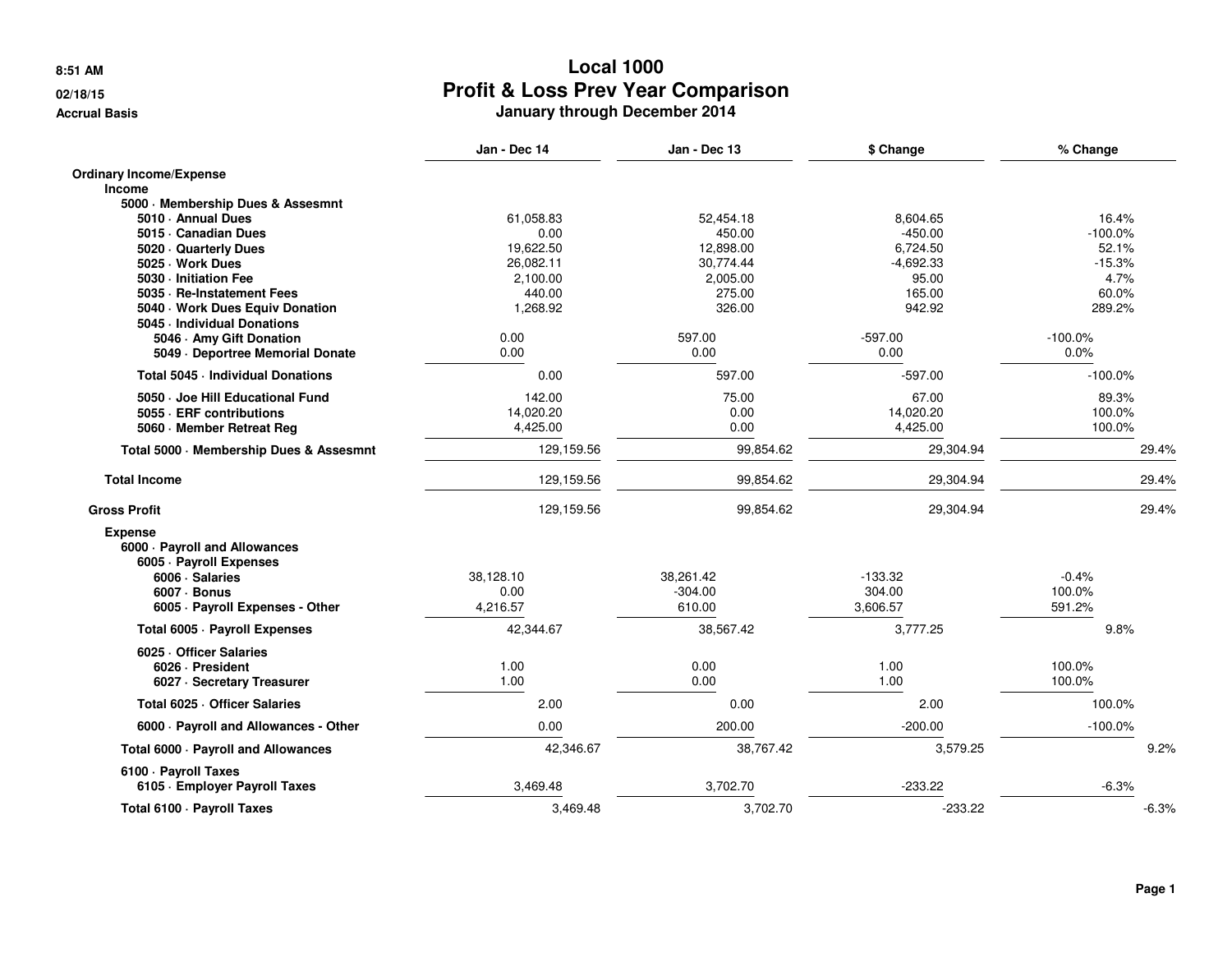#### **02/18/15**

**Accrual Basis**

|                                                                                                                                                                                           | Jan - Dec 14                                     | Jan - Dec 13                                 | \$ Change                                           | % Change                                             |
|-------------------------------------------------------------------------------------------------------------------------------------------------------------------------------------------|--------------------------------------------------|----------------------------------------------|-----------------------------------------------------|------------------------------------------------------|
| 6200 · Employee Benefits<br>$6205 \cdot$ Health<br>6210 · Pension                                                                                                                         | 500.00<br>3,811.76                               | 1,668.58<br>3,676.65                         | $-1,168.58$<br>135.11                               | $-70.0%$<br>3.7%                                     |
| Total 6200 - Employee Benefits                                                                                                                                                            | 4,311.76                                         | 5,345.23                                     | $-1,033.47$                                         | $-19.3%$                                             |
| 6300 Occupancy<br>6305 · Rent                                                                                                                                                             | 6,000.00                                         | 6,000.00                                     | 0.00                                                | 0.0%                                                 |
| Total 6300 · Occupancy                                                                                                                                                                    | 6,000.00                                         | 6,000.00                                     | 0.00                                                | 0.0%                                                 |
| 6400 · Telecommunications<br>6405 · Telephone                                                                                                                                             | 1,618.93                                         | 1,569.80                                     | 49.13                                               | 3.1%                                                 |
| Total 6400 · Telecommunications                                                                                                                                                           | 1,618.93                                         | 1,569.80                                     | 49.13                                               | 3.1%                                                 |
| 6500 · Printing<br>6505 · Stationery<br>6510 Checks and Deposit Slips<br>6525 · Newsletter<br>6340 · Mailing Services Newslettr<br>6530 · Design Newsletter<br>6535 - Printing Newsletter | 0.00<br>195.95<br>1,546.88<br>450.00<br>1,718.90 | 728.00<br>0.00<br>580.36<br>530.00<br>819.08 | $-728.00$<br>195.95<br>966.52<br>$-80.00$<br>899.82 | $-100.0\%$<br>100.0%<br>166.5%<br>$-15.1%$<br>109.9% |
| 6525 · Newsletter - Other                                                                                                                                                                 | 0.00                                             | 765.00                                       | $-765.00$                                           | $-100.0\%$                                           |
| Total 6525 · Newsletter                                                                                                                                                                   | 3,715.78                                         | 2,694.44                                     | 1,021.34                                            | 37.9%                                                |
| Total 6500 · Printing                                                                                                                                                                     | 3,911.73                                         | 3,422.44                                     | 489.29                                              | 14.3%                                                |
| 6600 · Postage & Shipping<br>6605 · Postage<br>6610 · Shipping                                                                                                                            | 1,172.12<br>31.64                                | 1,551.79<br>176.88                           | $-379.67$<br>$-145.24$                              | $-24.5%$<br>$-82.1%$                                 |
| Total 6600 · Postage & Shipping                                                                                                                                                           | 1,203.76                                         | 1,728.67                                     | $-524.91$                                           | $-30.4%$                                             |
| 6700 Office<br>6710 Office Supplies<br>6720 · Bank Charges                                                                                                                                | 423.15                                           | 562.67                                       | $-139.52$                                           | $-24.8%$                                             |
| 6725 · Bank Service Charge<br>6726 · Bank Svc Charge Foreign<br>6727 · CAD to USD (exchange rate)                                                                                         | 53.20<br>91.71<br>74.75                          | 110.78<br>88.37<br>0.00                      | $-57.58$<br>3.34<br>74.75                           | $-52.0%$<br>3.8%<br>100.0%                           |
| Total 6720 · Bank Charges                                                                                                                                                                 | 219.66                                           | 199.15                                       | 20.51                                               | 10.3%                                                |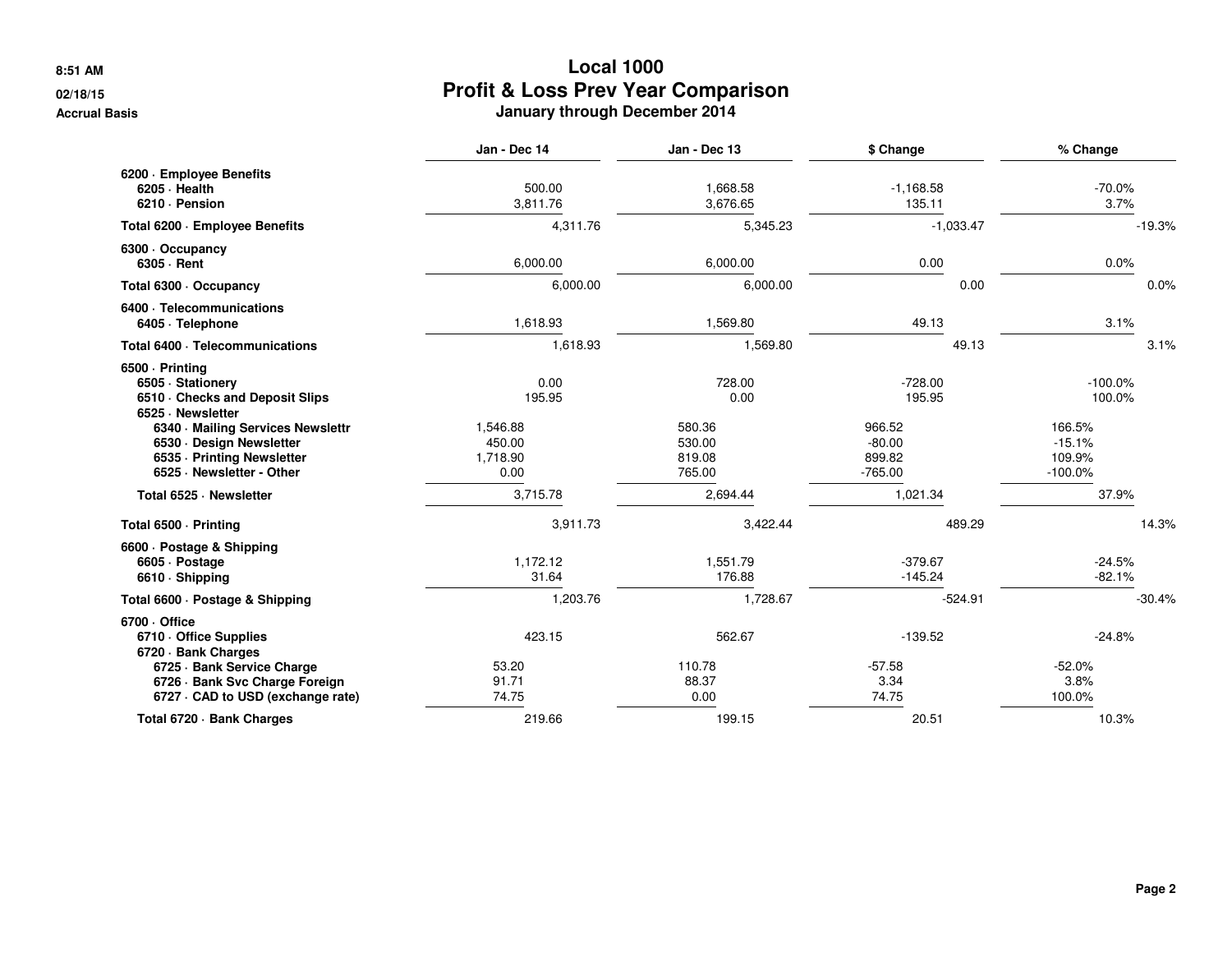#### **02/18/15**

**Accrual Basis**

|                                          | Jan - Dec 14 | Jan - Dec 13 | \$ Change   | % Change   |
|------------------------------------------|--------------|--------------|-------------|------------|
| 6730 Merchant Account Fees               | 86.23        | 1,468.40     | $-1,382.17$ | $-94.1%$   |
| 6740 · Paypal                            | 2,351.11     | 1,638.82     | 712.29      | 43.5%      |
| 6745 · Stripe fees                       | 46.48        | 0.00         | 46.48       | 100.0%     |
| 6750 · Square                            | 52.32        | 0.00         | 52.32       | 100.0%     |
| 6770 Dues and Subscriptions              | 381.26       | 121.00       | 260.26      | 215.1%     |
| 6780 · Taxes - Sales Tax                 | 289.84       | 184.47       | 105.37      | 57.1%      |
| 6785 · Taxes - Tax Fee                   | 0.00         | 850.00       | $-850.00$   | $-100.0%$  |
| 6795 · Reconciliation Discrepancies      | 0.00         | 0.00         | 0.00        | 0.0%       |
| Total 6700 · Office                      | 3,850.05     | 5,024.51     | $-1,174.46$ | $-23.4%$   |
| 6900 · Accountina                        |              |              |             |            |
| 6910 · Bookkeeping & Accounting          | 0.00         | 1,330.00     | $-1.330.00$ | $-100.0\%$ |
| 6911 - Prof. Fees (1099-MISC tracking)   | 4,000.00     | 0.00         | 4,000.00    | 100.0%     |
| Total 6900 - Accounting                  | 4,000.00     | 1,330.00     | 2,670.00    | 200.8%     |
| 7100 · Computer<br>7110 Computer Related |              |              |             |            |
| 7121 · Software                          | 852.48       | 313.11       | 539.37      | 172.3%     |
| 7130 · Backup service                    | 56.99        | 169.09       | $-112.10$   | $-66.3%$   |
| 7131 - Internet Service                  | 0.00         | 109.75       | $-109.75$   | $-100.0\%$ |
| 7140 · Computer support/repair           | 87.09        | 0.00         | 87.09       | 100.0%     |
| 7110 - Computer Related - Other          | 0.00         | 87.09        | $-87.09$    | $-100.0%$  |
| Total 7110 · Computer Related            | 996.56       | 679.04       | 317.52      | 46.8%      |
| 7150 Website                             |              |              |             |            |
| 7155 Web Design                          | 500.00       | 3,000.00     | $-2,500.00$ | $-83.3%$   |
| 7156 - Website Services                  | 765.14       | 267.38       | 497.76      | 186.2%     |
| 7150 · Website - Other                   | 14.00        | 211.99       | $-197.99$   | $-93.4%$   |
| Total 7150 · Website                     | 1.279.14     | 3,479.37     | $-2,200.23$ | $-63.2%$   |
| Total 7100 · Computer                    | 2,275.70     | 4,158.41     | $-1,882.71$ | $-45.3%$   |
| 7200 - Insurance                         |              |              |             |            |
| 7215 Disability Insurance                | 114.41       | $-8.23$      | 122.64      | 1,490.2%   |
| 7220 · Work Comp                         | 450.19       | 338.87       | 111.32      | 32.9%      |
| Total 7200 · Insurance                   | 564.60       | 330.64       | 233.96      | 70.8%      |
| 7300 Conference & Exec Meetings          |              |              |             |            |
| 7305 · Airfare                           | 3,267.21     | 4,354.85     | $-1,087.64$ | $-25.0%$   |
| 7310 - Conference Fees                   | 678.75       | 792.50       | $-113.75$   | $-14.4%$   |
| 7315 · Lodging                           | 2,689.41     | 2,318.28     | 371.13      | 16.0%      |
| 7320 · Meals                             | 162.40       | 505.46       | $-343.06$   | $-67.9%$   |
| 7330 · Parking                           | 32.00        | 133.00       | $-101.00$   | $-75.9%$   |
| 7335 Ground transportation               | 2,173.45     | 708.48       | 1,464.97    | 206.8%     |
| 7340 · Per Diem                          | 1,402.23     | 1,168.00     | 234.23      | 20.1%      |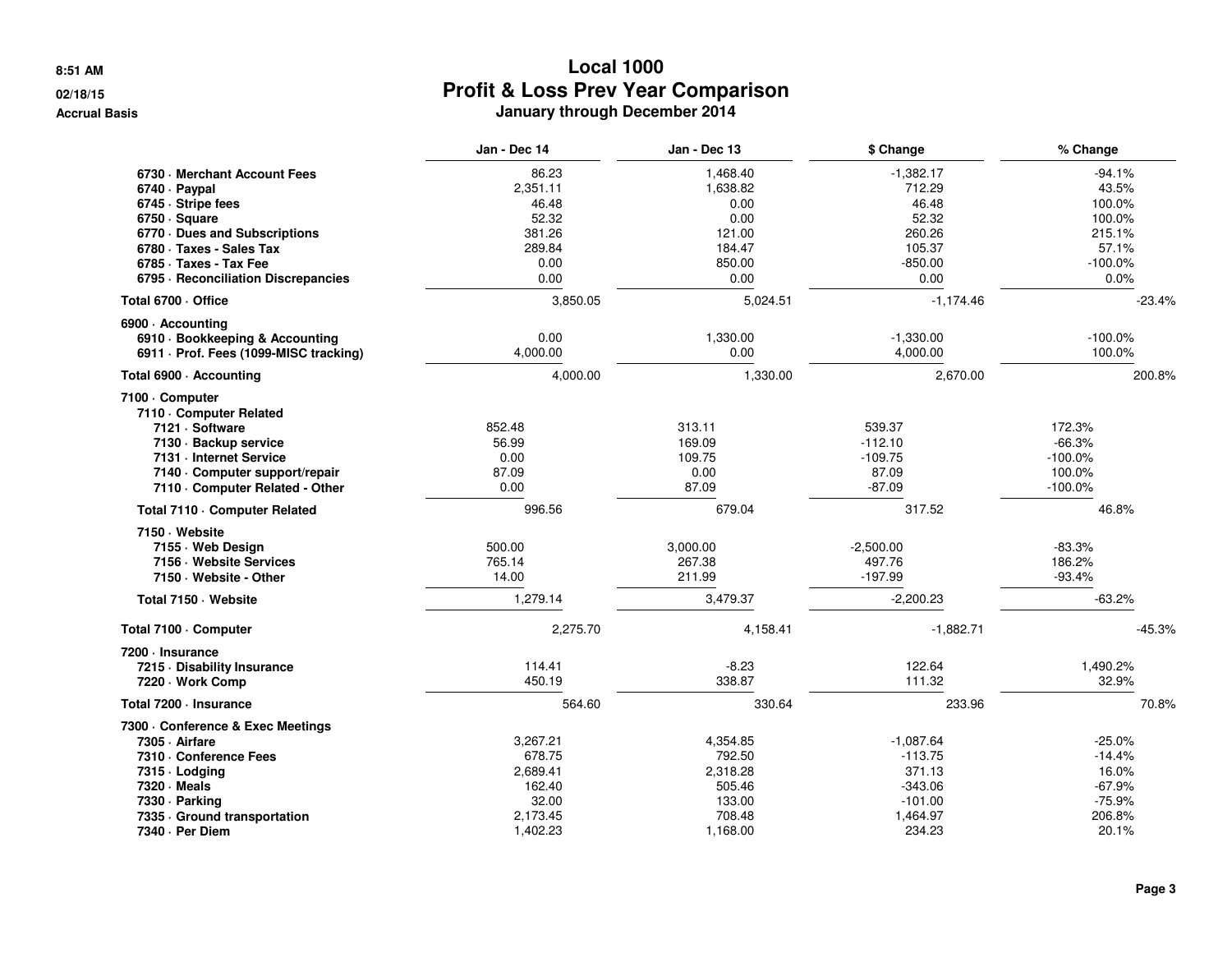# **02/18/15**

**Accrual Basis**

|                                                                                                                             | Jan - Dec 14                            | Jan - Dec 13                            | \$ Change                                  | % Change                               |
|-----------------------------------------------------------------------------------------------------------------------------|-----------------------------------------|-----------------------------------------|--------------------------------------------|----------------------------------------|
| 7345 · SFZ (Showcase Free Zone)<br>7300 · Conference & Exec Meetings - Other                                                | 111.56<br>158.00                        | 87.71<br>0.00                           | 23.85<br>158.00                            | 27.2%<br>100.0%                        |
| Total 7300 - Conference & Exec Meetings                                                                                     | 10,675.01                               | 10,068.28                               | 606.73                                     | 6.0%                                   |
| 7350 Member Gatherings<br>7355 Gathering Travel<br>7365 Gathering Lodging<br>7370 Gathering Honoraria                       | 1,210.18<br>3,009.00<br>600.00          | 0.00<br>0.00<br>0.00                    | 1,210.18<br>3,009.00<br>600.00             | 100.0%<br>100.0%<br>100.0%             |
| Total 7350 - Member Gatherings                                                                                              | 4,819.18                                | 0.00                                    | 4,819.18                                   | 100.0%                                 |
| 7400 - AFM Per Capita Taxes<br>7500 - AFM FIF<br>7600 Donation & Contributions<br>7800 Organizing<br>7805 Organizing Travel | 30,482.50<br>1,560.00<br>0.00<br>101.14 | 19,950.00<br>1,170.00<br>647.72<br>0.00 | 10,532.50<br>390.00<br>$-647.72$<br>101.14 | 52.8%<br>33.3%<br>$-100.0\%$<br>100.0% |
| Total 7800 · Organizing                                                                                                     | 101.14                                  | 0.00                                    | 101.14                                     | 100.0%                                 |
| 8000 · Advertising/Promotion<br>8020 · Trade Show<br>8030 - Publicity                                                       | 400.00<br>36.55                         | 0.00<br>63.26                           | 400.00<br>$-26.71$                         | 100.0%<br>$-42.2%$                     |
| Total 8000 · Advertising/Promotion                                                                                          | 436.55                                  | 63.26                                   | 373.29                                     | 590.1%                                 |
| 9900 Depreciation                                                                                                           | 0.00                                    | 801.11                                  | $-801.11$                                  | $-100.0%$                              |
| <b>Total Expense</b>                                                                                                        | 121,627.06                              | 104,080.19                              | 17,546.87                                  | 16.9%                                  |
| <b>Net Ordinary Income</b>                                                                                                  | 7,532.50                                | $-4,225.57$                             | 11,758.07                                  | 278.3%                                 |
| <b>Other Income/Expense</b><br><b>Other Income</b><br>5100 - Investment Income<br>5105 · Bank Interest                      | 2.59                                    | 12.09                                   | $-9.50$                                    | $-78.6%$                               |
| Total 5100 · Investment Income                                                                                              | 2.59                                    | 12.09                                   | $-9.50$                                    | $-78.6%$                               |
| 5500 Other Income                                                                                                           | $-8.15$                                 | 0.00                                    | $-8.15$                                    | $-100.0\%$                             |
| <b>Total Other Income</b>                                                                                                   | $-5.56$                                 | 12.09                                   | $-17.65$                                   | $-146.0%$                              |
| <b>Net Other Income</b>                                                                                                     | $-5.56$                                 | 12.09                                   | $-17.65$                                   | $-146.0%$                              |
| <b>Net Income</b>                                                                                                           | 7,526.94                                | $-4,213.48$                             | 11,740.42                                  | 278.6%                                 |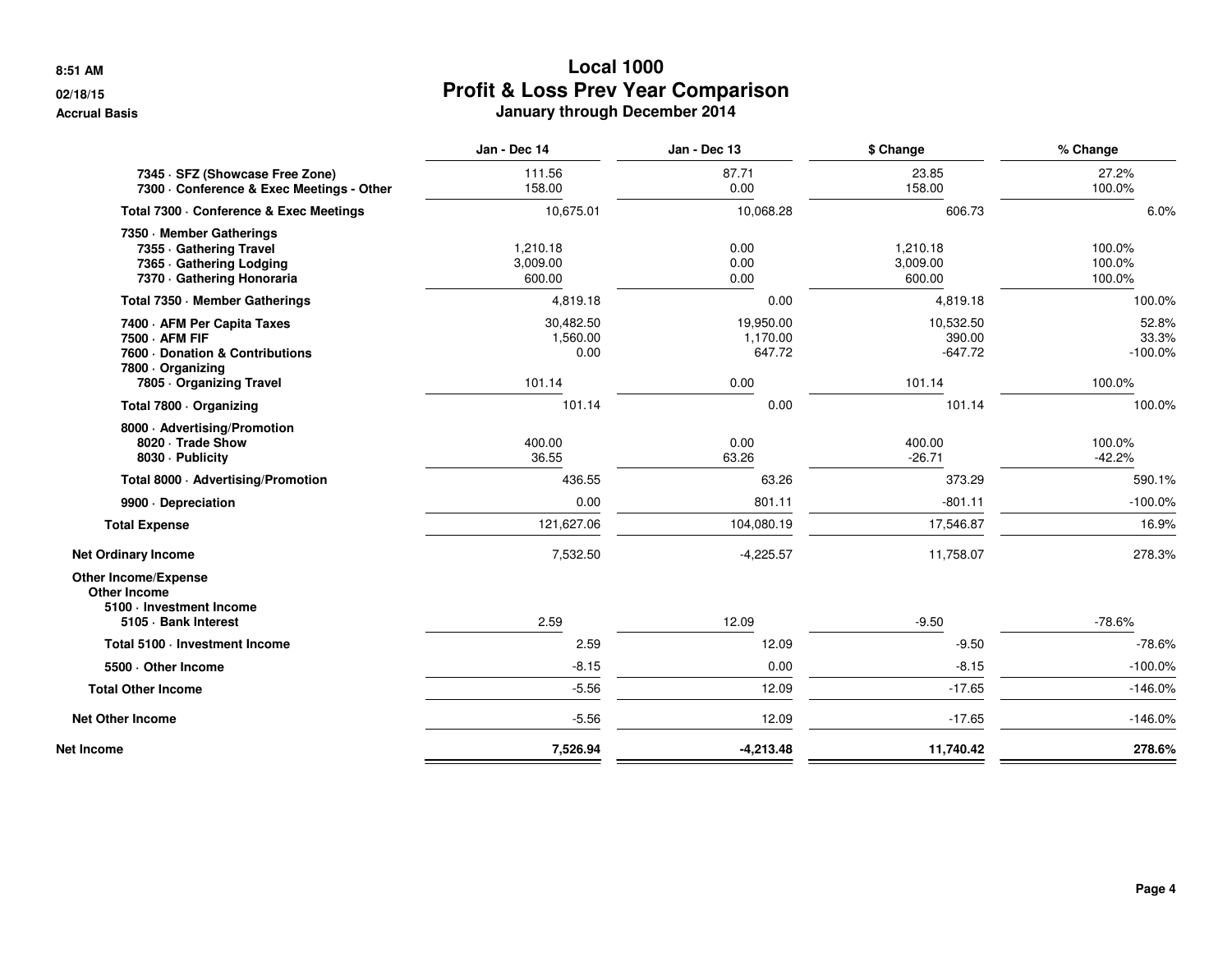**8:46 AM**

#### **02/18/15**

**Accrual Basis**

# **Local 1000 Balance Sheet Prev Year Comparison**<br> **As of December 31, 2014**<br> **As of December 31, 2014**

| Dec 31, 14 | Dec 31, 13                                                                                                  | \$ Change                                                                                                         | % Change                                                                                                                      |
|------------|-------------------------------------------------------------------------------------------------------------|-------------------------------------------------------------------------------------------------------------------|-------------------------------------------------------------------------------------------------------------------------------|
|            |                                                                                                             |                                                                                                                   |                                                                                                                               |
|            |                                                                                                             |                                                                                                                   |                                                                                                                               |
|            |                                                                                                             |                                                                                                                   |                                                                                                                               |
|            |                                                                                                             |                                                                                                                   |                                                                                                                               |
|            |                                                                                                             |                                                                                                                   | $-100.0%$                                                                                                                     |
|            |                                                                                                             |                                                                                                                   | $-31.4%$                                                                                                                      |
|            |                                                                                                             |                                                                                                                   | $-37.3%$                                                                                                                      |
|            |                                                                                                             |                                                                                                                   | 340.5%                                                                                                                        |
|            |                                                                                                             |                                                                                                                   | 200.0%                                                                                                                        |
| 13,853.21  | 18,360.62                                                                                                   | $-4.507.41$                                                                                                       | $-24.6%$                                                                                                                      |
| 13,853.21  | 18,360.62                                                                                                   | $-4,507.41$                                                                                                       | $-24.6%$                                                                                                                      |
|            |                                                                                                             |                                                                                                                   |                                                                                                                               |
|            |                                                                                                             |                                                                                                                   | 100.0%                                                                                                                        |
|            |                                                                                                             |                                                                                                                   | 100.0%                                                                                                                        |
|            |                                                                                                             |                                                                                                                   | 753.7%                                                                                                                        |
|            |                                                                                                             |                                                                                                                   |                                                                                                                               |
|            |                                                                                                             |                                                                                                                   | $-54.3%$                                                                                                                      |
|            |                                                                                                             |                                                                                                                   | $-54.3%$                                                                                                                      |
| 22,791.08  | 19,906.62                                                                                                   | 2,884.46                                                                                                          | 14.5%                                                                                                                         |
| 22,791.08  | 19,906.62                                                                                                   | 2,884.46                                                                                                          | 14.5%                                                                                                                         |
|            |                                                                                                             |                                                                                                                   |                                                                                                                               |
|            |                                                                                                             |                                                                                                                   |                                                                                                                               |
| 25.00      | 105.00                                                                                                      | $-80.00$                                                                                                          | $-76.2%$                                                                                                                      |
| 0.00       | 6,464.95                                                                                                    | $-6,464.95$                                                                                                       | $-100.0\%$                                                                                                                    |
| 2,409.55   | 1,684.08                                                                                                    | 725.47                                                                                                            | 43.1%                                                                                                                         |
| 2,434.55   | 8,254.03                                                                                                    | $-5,819.48$                                                                                                       | $-70.5%$                                                                                                                      |
| 2,434.55   | 8,254.03                                                                                                    | $-5,819.48$                                                                                                       | $-70.5%$                                                                                                                      |
| 2,434.55   | 8,254.03                                                                                                    | $-5,819.48$                                                                                                       | $-70.5%$                                                                                                                      |
| 2,434.55   | 8,254.03                                                                                                    | $-5,819.48$                                                                                                       | $-70.5%$                                                                                                                      |
|            | 0.00<br>10,235.15<br>1,680.17<br>1,637.89<br>300.00<br>0.00<br>7,694.00<br>7,694.00<br>1,243.87<br>1,243.87 | 284.27<br>14,926.93<br>2,677.58<br>371.84<br>100.00<br>$-1,177.00$<br>0.00<br>$-1,177.00$<br>2,723.00<br>2,723.00 | $-284.27$<br>$-4,691.78$<br>$-997.41$<br>1,266.05<br>200.00<br>1,177.00<br>7,694.00<br>8,871.00<br>$-1,479.13$<br>$-1,479.13$ |